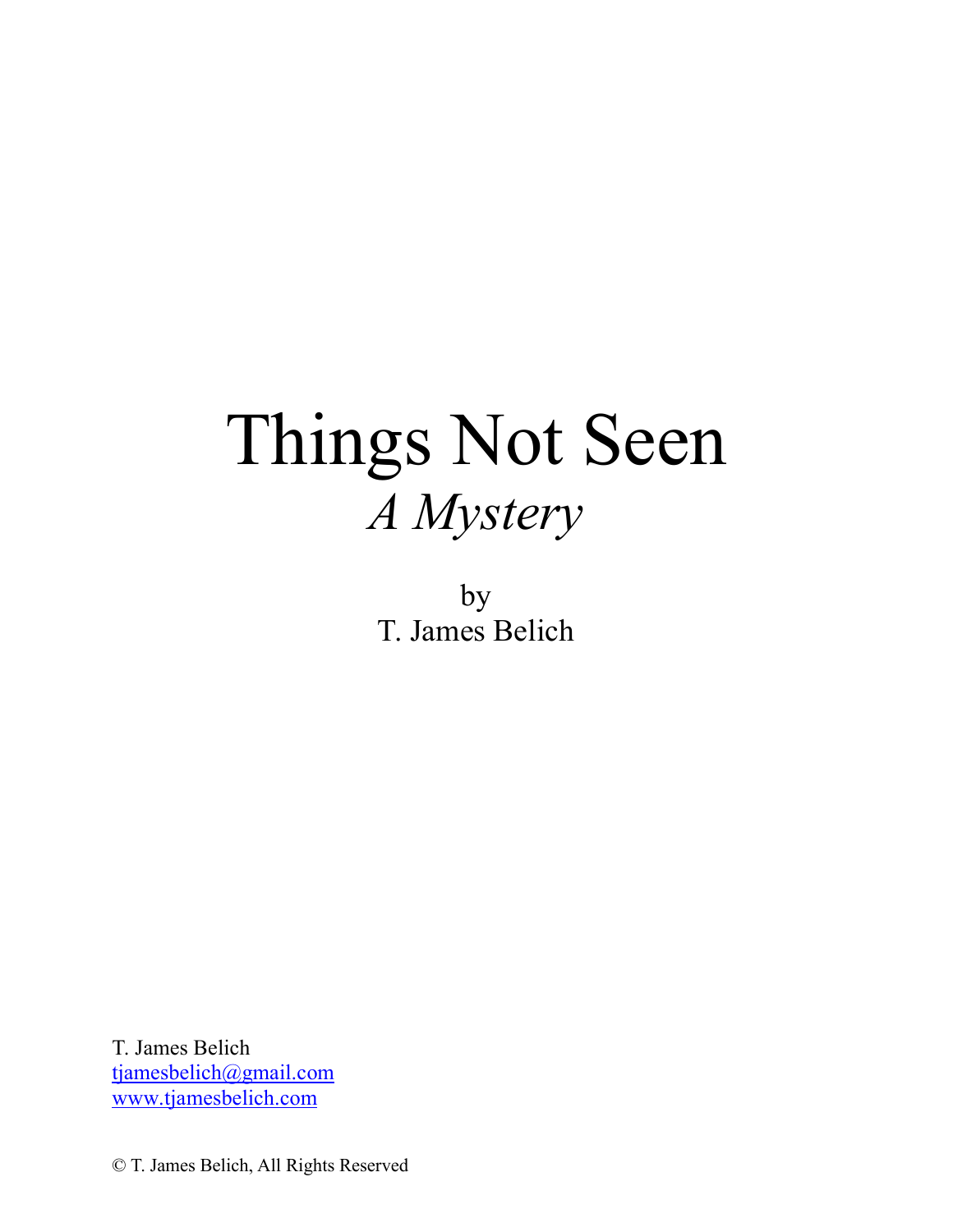## Things Not Seen: A Mystery by T. James Belich

### CHARACTERS

*In order of appearance*

PROFESSOR THOMAS MALLORY (M), *a middle-aged professor* FATHER PETER HOWARD (M), *a middle-aged priest* SISTER ALICE MIDLIN (F), *a Benedictine nun in her mid 20s* SISTER VERONICA STEELE (F), *a Benedictine nun in her early 60s* BROTHER LUKE BERNHARD (M), *a Benedictine monk in his late 20s* FATHER ANTONIO VESCONI (M), *a priest in his late 60s*

> TOTAL ROLES: 6 (2 female, 4 male)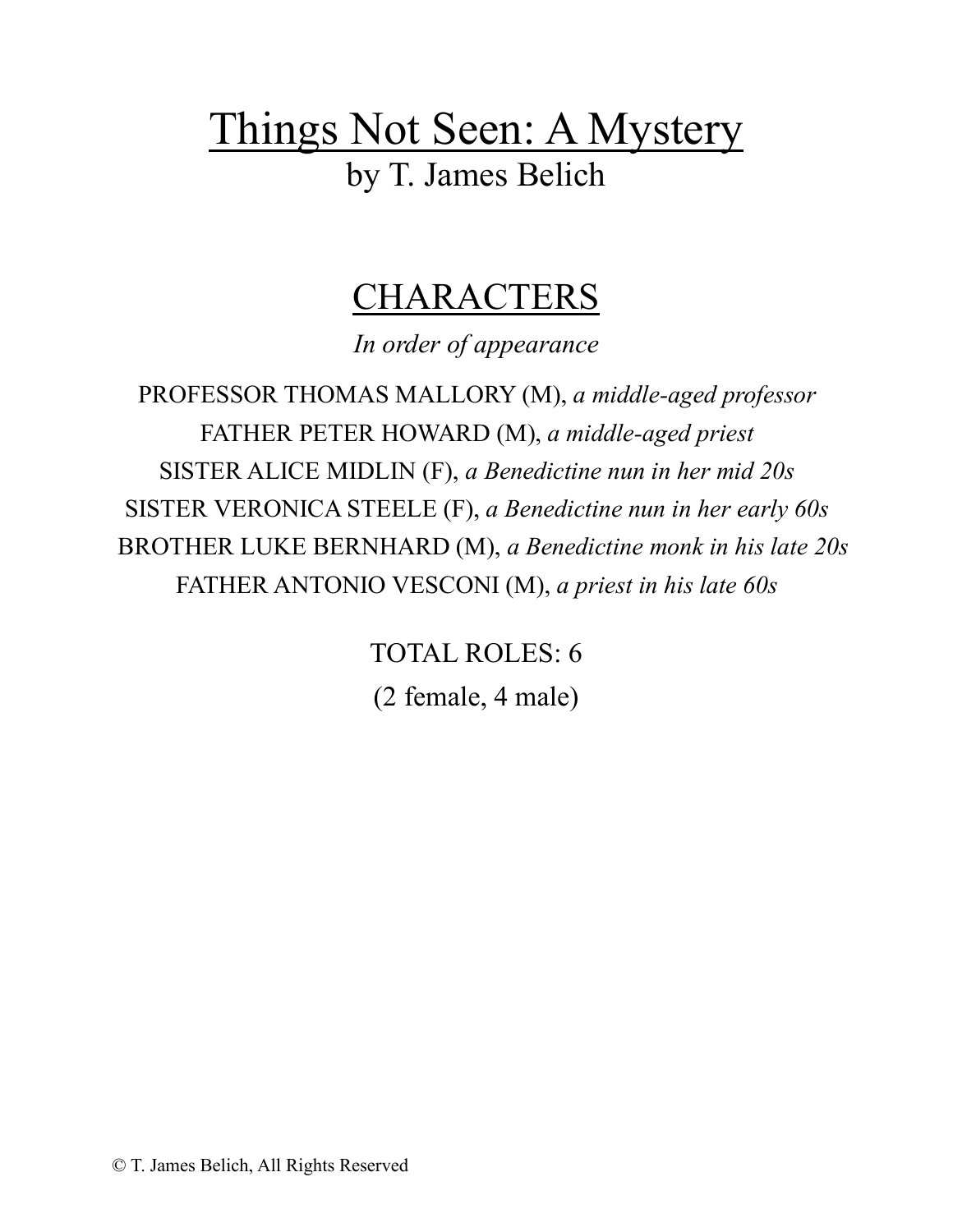#### SCENE 1

(Afternoon. Lights up on the living room of a large, old-fashioned house that has been converted into a Catholic retreat center. The front door of the house is at upstage right and there are windows in the upstage wall. At upstage left an exit leads to a flight of stairs, as well as a hallway that in turn leads to rooms beyond. An unseen landing lies about halfway up the stairs. Downstage right a door leads to the study and the library, as well as the back stairs. Downstage left a door leads to the dining room and the kitchen. The house is arranged such that it is possible to exit through any door, except the front door, and return through a different door. The room contains a variety of religious decoration, including a crucifix, a picture of the current Pope, and iconic artwork. Various books and notes lay scattered throughout the room.

FATHER PETER HOWARD and PROFESSOR THOMAS MALLORY, both middle-aged, enter engaged in a heated discussion. SISTER ALICE MIDLIN, a Benedictine nun in her mid 20s, sits nearby, ostensibly reading a book.)

#### MALLORY

Now don't take it like that, Father. You have to address this.

#### HOWARD

The Greek is fine, Professor. I've been over it and over it.

#### MALLORY

I'm telling you there's something wrong with the grammar. I can't put my finger on it, but it's there. What has Father Vesconi said?

#### **HOWARD**

He's still reviewing the translation. I'm sure he'll clear up any misconceptions.

#### **MALLORY**

Look, Father, I'm only asking the questions everyone else will ask.

#### HOWARD

And I am doing what I can to answer them.

#### **MALLORY**

You can't hope to do a thorough study on your own. You really ought to bring this manuscript to the university.

#### HOWARD

When it's time. But as you've said, we must be prepared. I trust I can count on your discretion.

#### **MALLORY**

Father Vesconi trusts me.

#### HOWARD

I wish he'd asked me before speaking to you.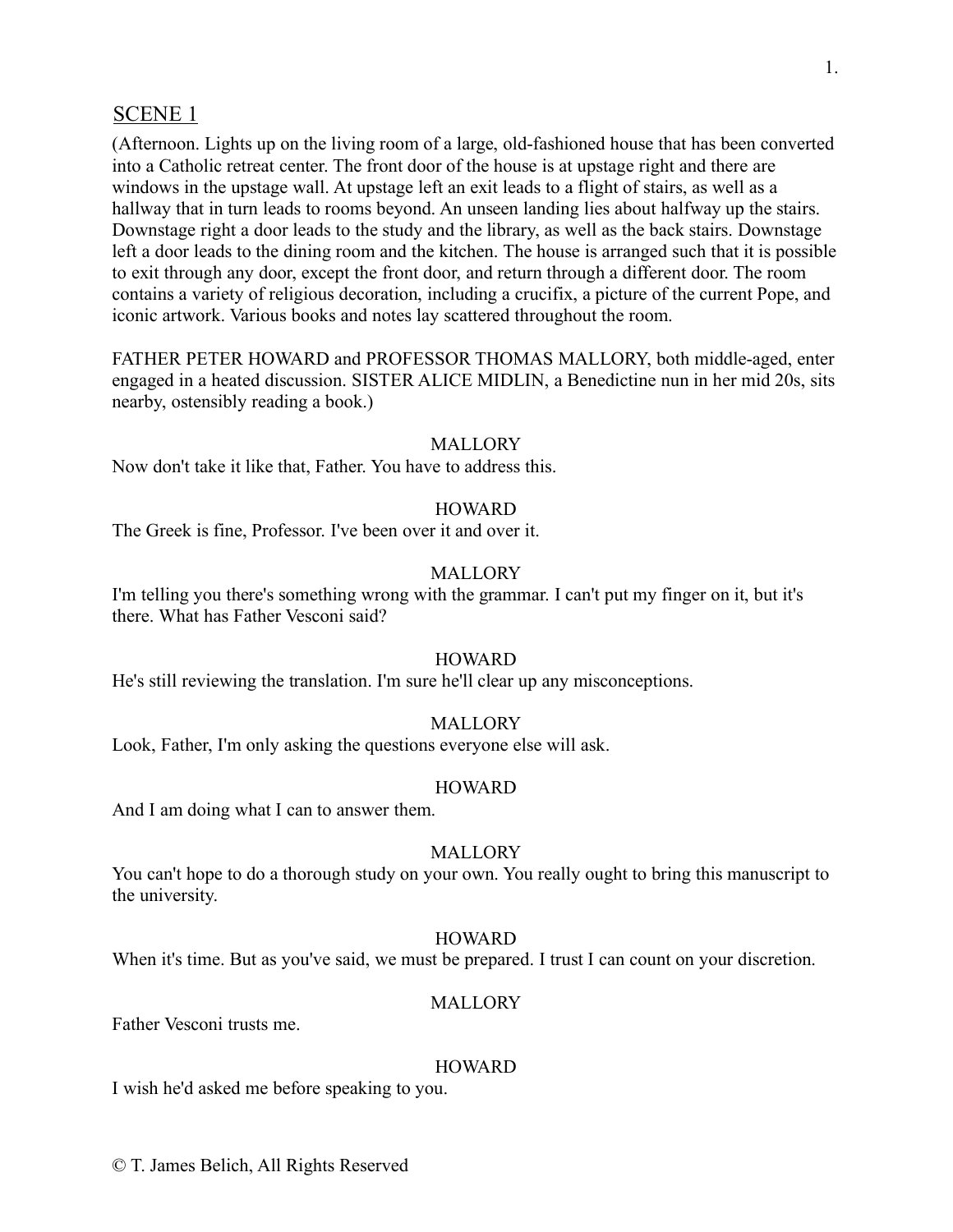#### **MALLORY**

I'm here to help, Father.

#### **HOWARD**

You're determined to prove my manuscript a forgery.

#### **MALLORY**

You're the one brandishing a piece of a 2000-year-old census. If you don't see that the burden of proof lies with you... But perhaps I'll have another look at that translation.

#### **HOWARD**

I hope you find where you went wrong.

#### **MALLORY**

Well. It has happened.

(He exits DSR.)

#### MIDLIN

Don't let him get to you, Father.

#### **HOWARD**

Sister, I didn't see you there. How are you?

#### MIDLIN

What did Father Vesconi invite him for?

#### HOWARD

Apparently Professor Mallory is something of an expert in dating ancient papyrus.

#### MIDLIN

Well, still, he should be helping you prove your manuscript, not tearing it apart.

#### **HOWARD**

One would hope. I trust you'll keep this to yourself. We're not ready to go public.

#### MIDLIN

Oh I won't say anything, really.

#### **HOWARD**

Tell me about yourself, Sister. You seem rather young to have taken vows.

#### MIDLIN

Twenty-six. I became a novice as soon as they'd let me. I'm going to be a teacher.

#### HOWARD

I always wondered if I should have tried teaching. I've been a priest at St. Jerome's for over twenty years. I never thought to do anything else.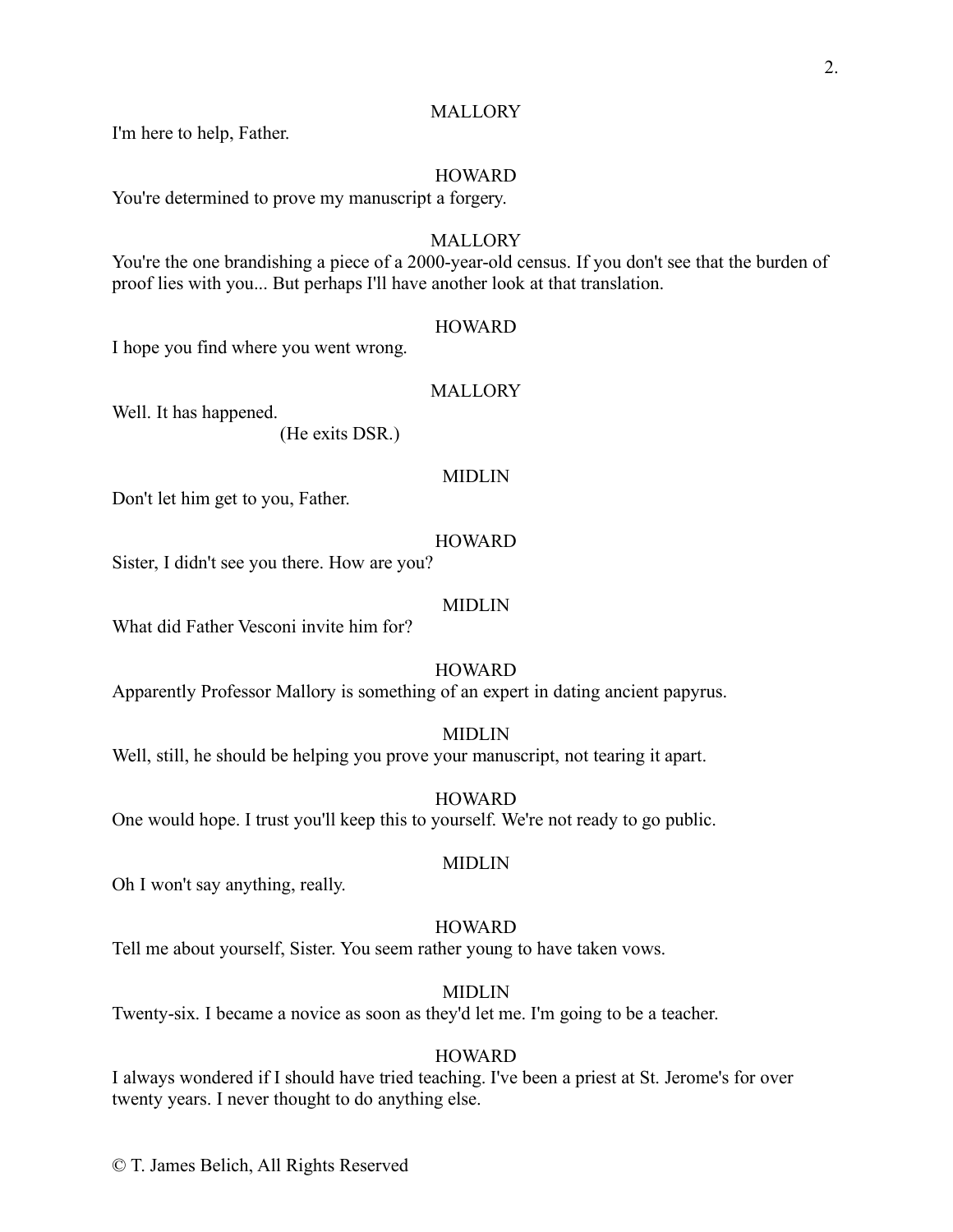#### MIDLIN

I'm sure you're a great comfort to your parishioners.

#### **HOWARD**

Where will you be teaching?

#### MIDLIN

At the Immaculate Heart of Mary.

#### HOWARD

Wonderful school. I know Father Ashton.

#### MIDLIN

I'll tell him you said hello. Father, if there's anything I can do to help...

#### **HOWARD**

That's very kind of you. I didn't intend for so many people to know about the manuscript, not yet, at least.

#### MIDLIN

I won't tell anyone, I promise. You're very blessed to have made this discovery.

#### **HOWARD**

Thank you. If you'll excuse me, I have some work to do before dinner. (He exits DSR.)

#### MIDLIN

(Prays) Lord, help Father Howard, and defend him evermore by the might of Thy holy cross. (There is a knock at the front door. MIDLIN answers it and admits SISTER VERONICA STEELE, a Benedictine nun in her early 60s.)

Hello, Sister.

#### STEELE

 $\sqrt{m}$ 

Good afternoon. I'm Sister Veronica. Father Vesconi is expecting me.

| Of course. I'm Sister Alice.            | MIDLIN        |
|-----------------------------------------|---------------|
| Pleasure to meet you.                   | <b>STEELE</b> |
| It's just a lovely house, isn't it?     | <b>MIDLIN</b> |
| Yes, I've always been quite fond of it. | <b>STEELE</b> |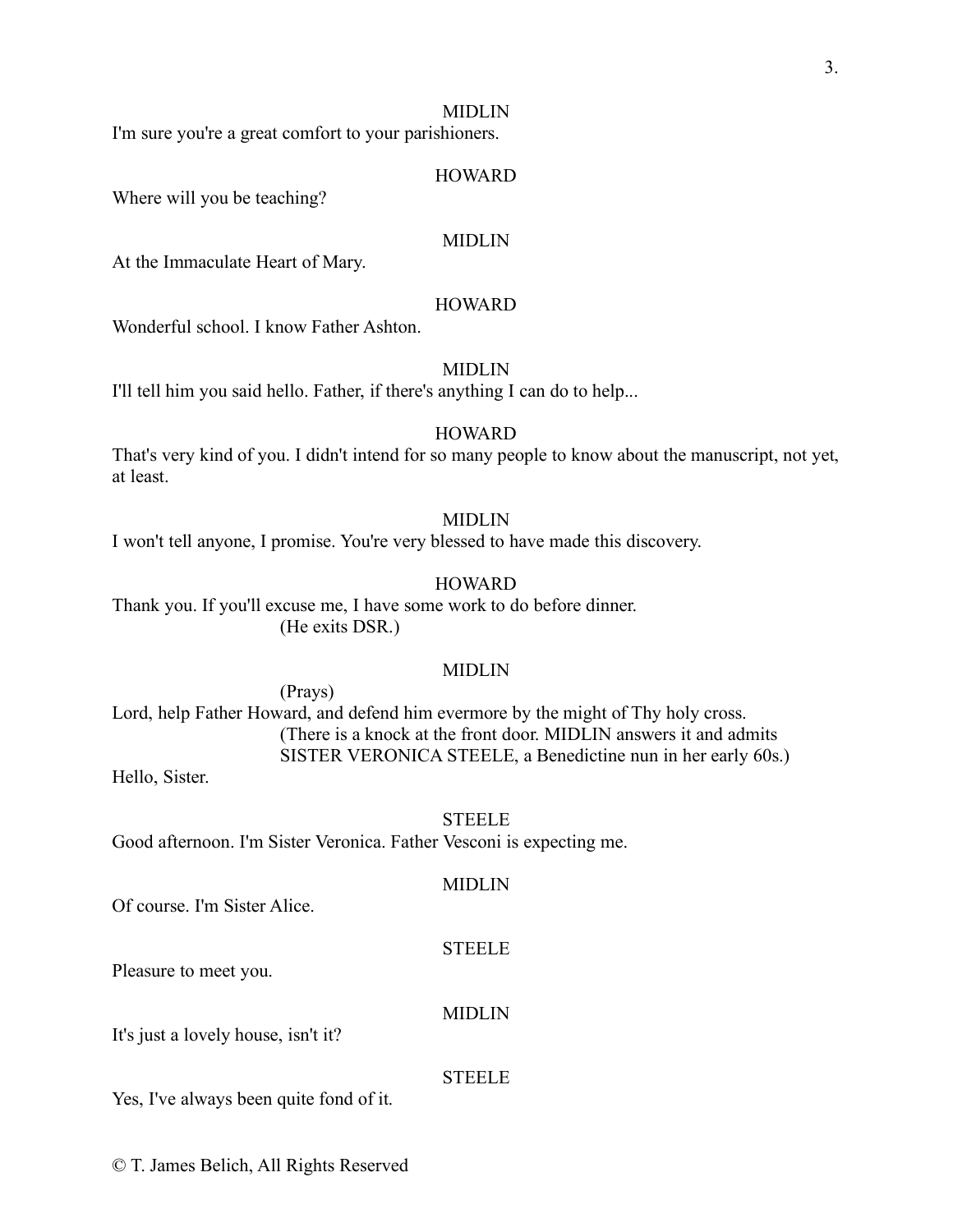#### MIDLIN

You've been here before?

#### **STEELE**

I've known Father Vesconi a long time, although I don't have the opportunity to visit as often as I would like. Is he at home?

#### MIDLIN

I think he's in his study. Would you like me to find him?

#### **STEELE**

Please.

#### MIDLIN

Oh and Sister, you must have a talk with Father Howard. He's made the most amazing discovery.

#### **STEELE**

Yes?

#### MIDLIN

Except I promised I wouldn't say anything.

#### STEELE

Then perhaps you should keep that promise.

#### MIDLIN

I'll find Father Vesconi for you.

(MIDLIN exits DSR. There is a knock at the front door. STEELE answers the door and admits BROTHER LUKE BERNHARD, a novice Benedictine monk in his late 20s.)

#### **STEELE**

Good afternoon.

#### BERNHARD

Hello, Sister. Is this the Gethsemane Retreat Center?

#### **STEELE**

It is. Sister Veronica Steele.

#### BERNHARD

Brother Luke Bernhard.

(FATHER ANTONIO VESCONI enters from DSR carrying an old book. He is in at least his late 60s with a mind that is still sharp. MIDLIN enters after him.)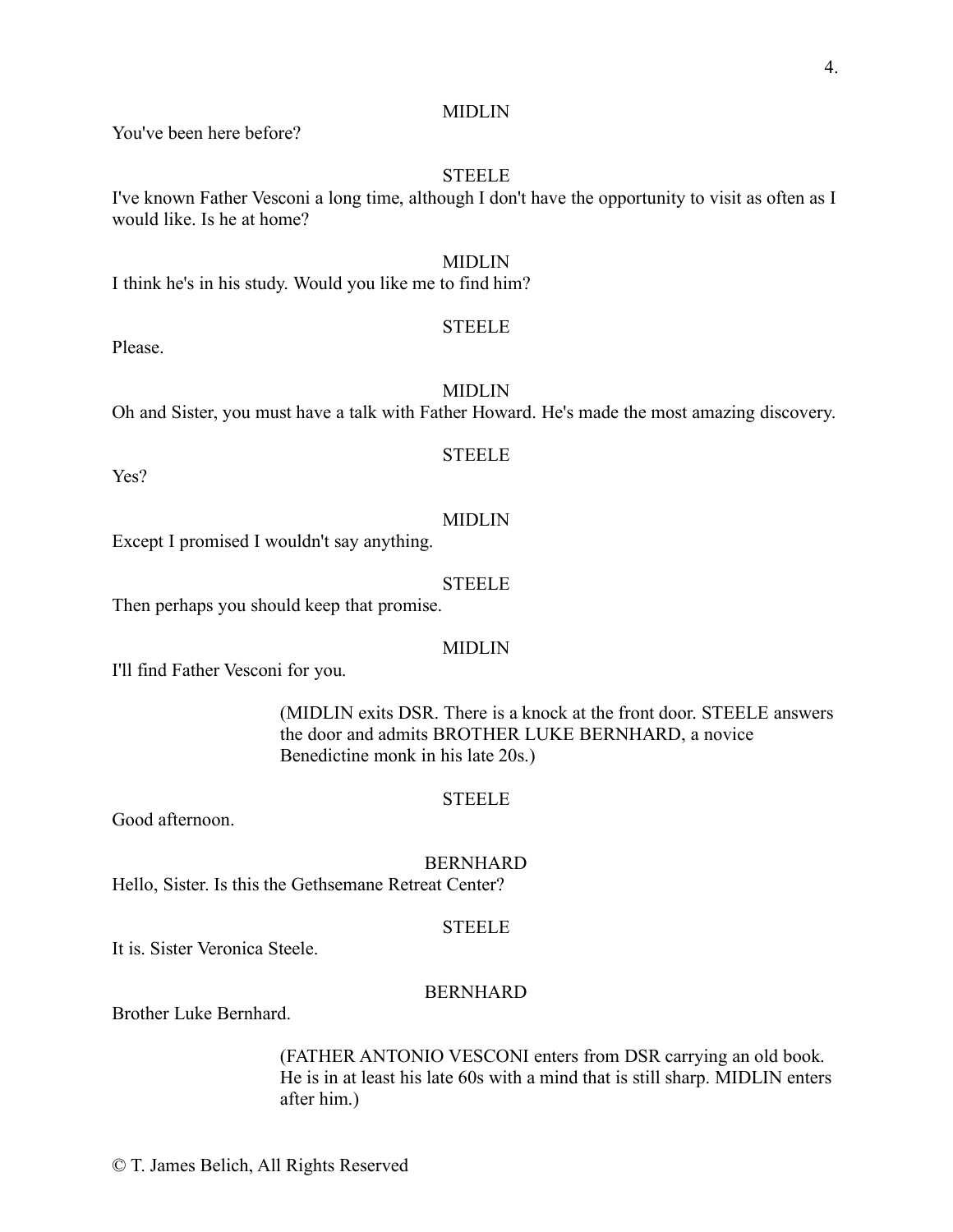#### **VESCONI**

Ah, Sister Veronica, how very good to see you again.

#### **STEELE**

And you, Father. I trust you are well.

#### VESCONI

I have my health and such studies as keep the mind occupied. How long has it been?

#### **STEELE**

Five years.

#### **VESCONI**

But now you are to be my neighbor at the convent. You must visit often.

#### **STEELE**

I will have no other occupation.

#### **VESCONI**

Yes, yes, my condolences on the closing of your school.

#### **STEELE**

Thank you, Father.

VESCONI And you must be Brother Luke. Father Antonio Vesconi. Welcome.

#### BERNHARD

Thank you.

#### MIDLIN

(To STEELE)

You taught at St. Anne's.

#### **STEELE**

For over thirty years.

**VESCONI** Sister Veronica is one of the finest teachers I have ever met.

MIDLIN I'd love to hear more about St. Anne's. I wanted to go there.

#### **STEELE**

You're to be a teacher?

MIDLIN At the Immaculate Heart of Mary. But I'm helping Father Vesconi for the summer.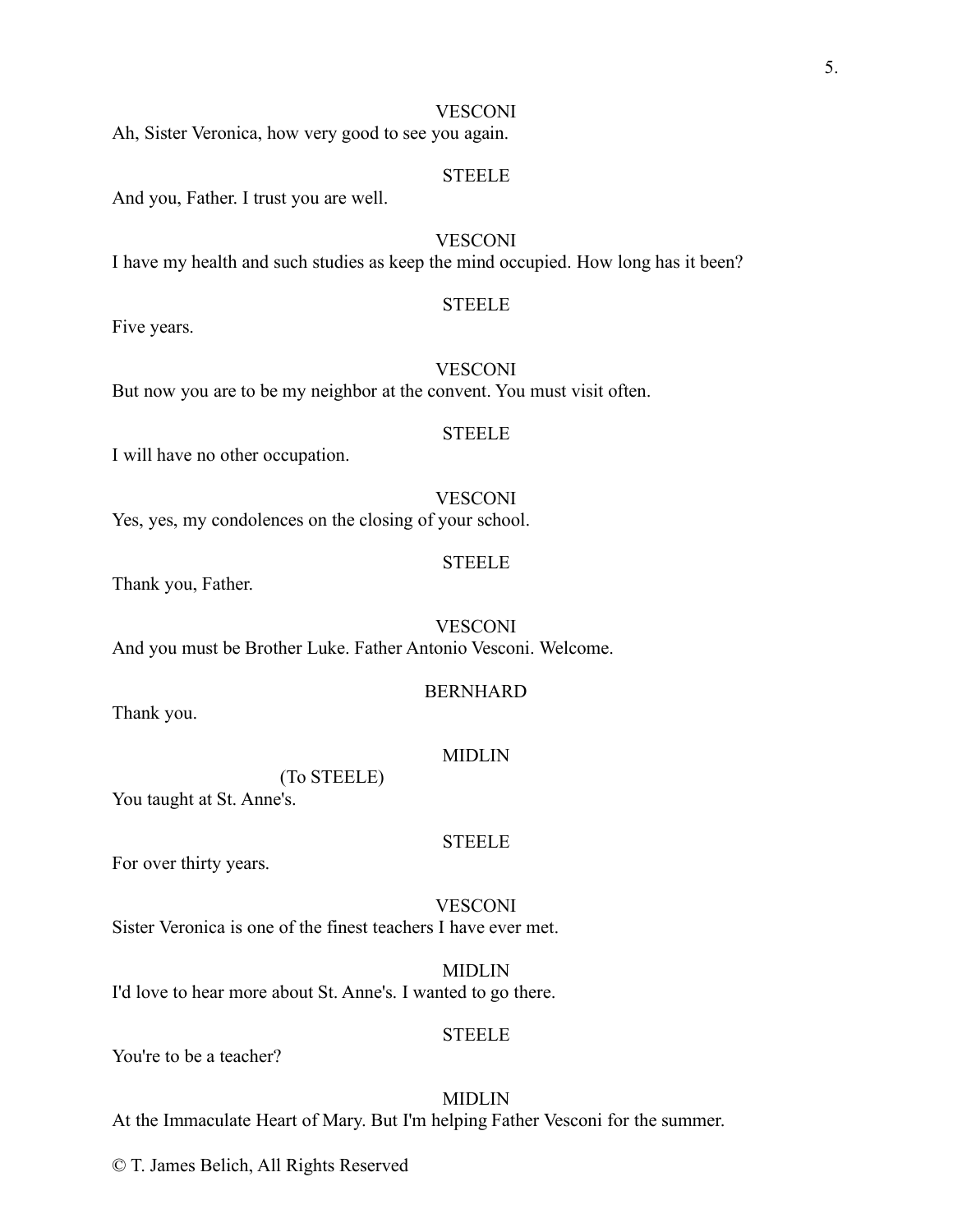### **VESCONI** I need young hands to tend my garden. BERNHARD That sounds wonderful. MIDLIN It's too bad St. Anne's had to close. STEELE I don't see that it had to, but it did. VESCONI Yes, it is most unfortunate. BERNHARD Are you going to another school then? STEELE The bishop has seen fit to reward my service by allowing me to spend my remaining years in quiet contemplation. BERNHARD I see. MIDLIN God always opens a new door. **STEELE** Does He now. MIDLIN You'll see. STEELE And if I prefer the calling to which I have devoted myself for the past thirty years? MIDLIN But Sister, the bishop— **STEELE** Is not God. MIDLIN

No, Sister, of course not.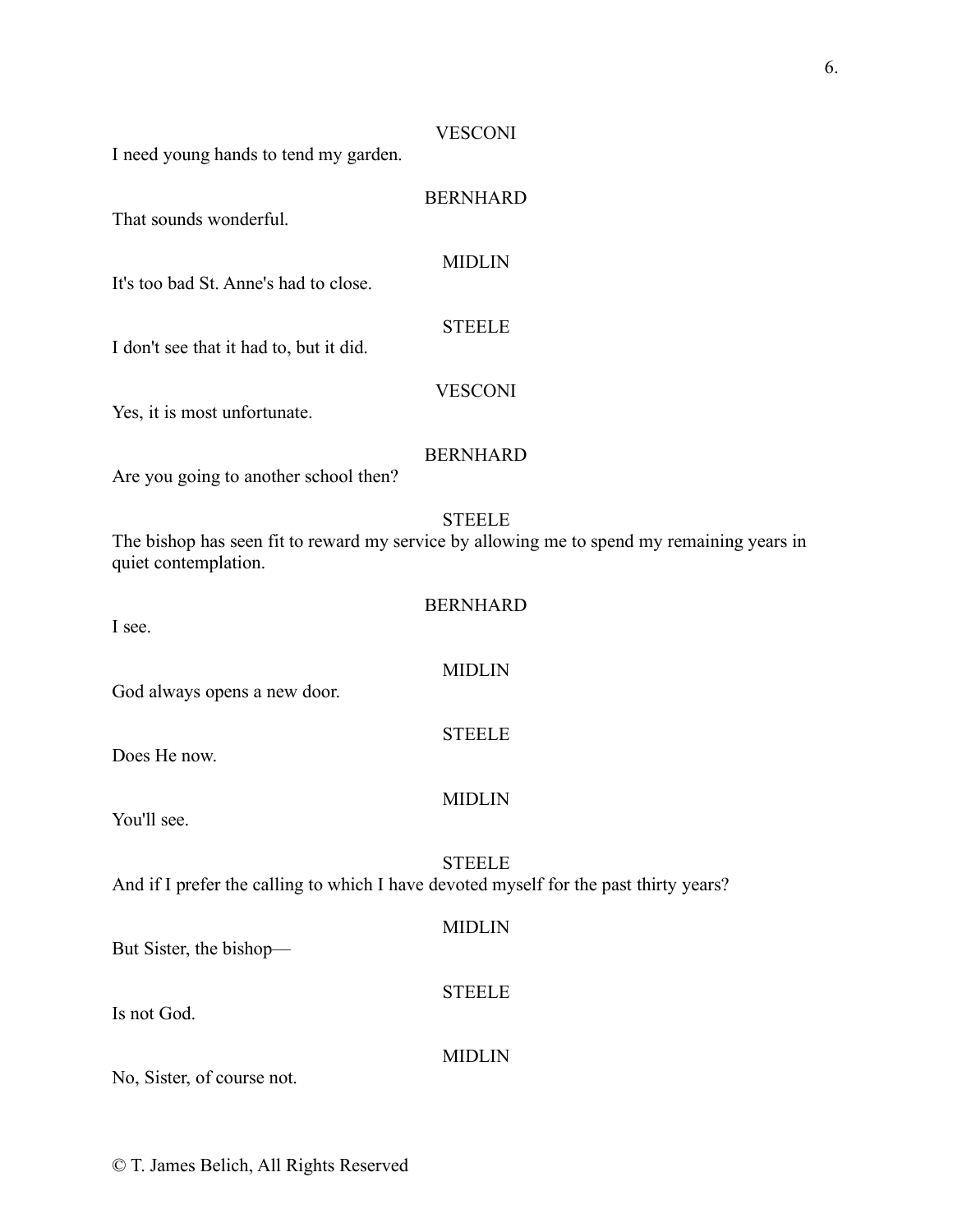#### **VESCONI**

Brother Luke, he too shall be pursuing the contemplative life. At St. Jude's, yes?

#### BERNHARD

That's right. I'll be taking my solemn vows soon. Abbot Delfino thought I should spend some time away from the monastery. To prepare.

#### STEELE

#### MIDLIN

Your family must be very proud.

Indeed.

#### BERNHARD

I'm sure they would have been.

#### VESCONI

Such a calling requires great sacrifice. Not everyone is meant for it.

#### MIDLIN

Brother Luke is, I can tell.

#### BERNHARD

I've been told I have the aptitude.

#### STEELE

That is not the same as passion.

#### **VESCONI**

Quite true. Now, I trust you shall both be comfortable here. It is my great pleasure to provide this place where the men and women of God may find solace. Should you require anything, Sister Alice or I will be happy to assist.

(To MIDLIN) Perhaps you might show Brother Luke his room.

#### MIDLIN

Certainly, Father. The blue one?

#### **VESCONI**

Across from mine, yes.

#### MIDLIN

This way, Brother.

#### (She and BERNHARD exit DSR.)

#### VESCONI

Well?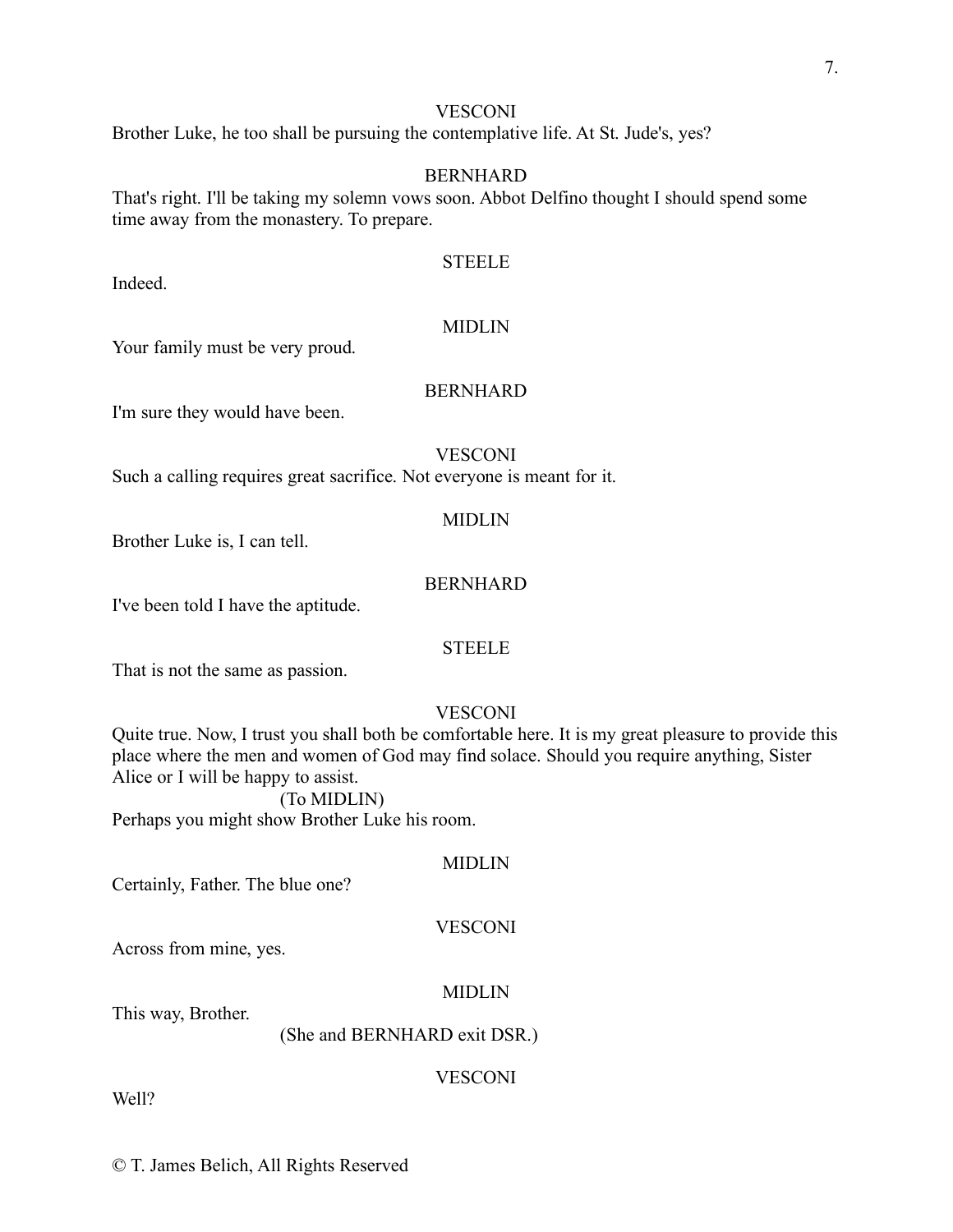Father?

#### **VESCONI**

Speak what is on your mind, Veronica.

#### **STEELE**

The bishop is a fool.

#### **VESCONI**

The schools do not have the students they once did. Something must close.

#### STEELE

Not St. Anne's. We've been growing for years.

#### **VESCONI**

The building is old, it is costly to maintain. The Immaculate Heart and St. Matthew's have room for your students.

#### **STEELE**

If the bishop would just listen to me...

#### **VESCONI**

Perhaps you take the closing of your school more personally than it is intended.

#### **STEELE**

It's not only the school, Father. I can still be of use.

#### **VESCONI**

You are always welcome here. I meet many who would benefit from your wisdom.

#### **STEELE**

And what of those who need a good teacher? If Sister Alice is what they're putting out these days...

#### **VESCONI**

Ah, she is young and full of zeal. Do you not remember when we were the same? Ready to move mountains with our bare hands? You have a gift for education, Veronica, but you are not, what is the word, politic.

#### **STEELE**

I speak my mind. I am not ashamed of that.

#### **VESCONI**

Nor should you be. But the closing of St. Anne's has given the bishop an opportunity.

#### **STEELE**

To put me where I can't make trouble, you mean.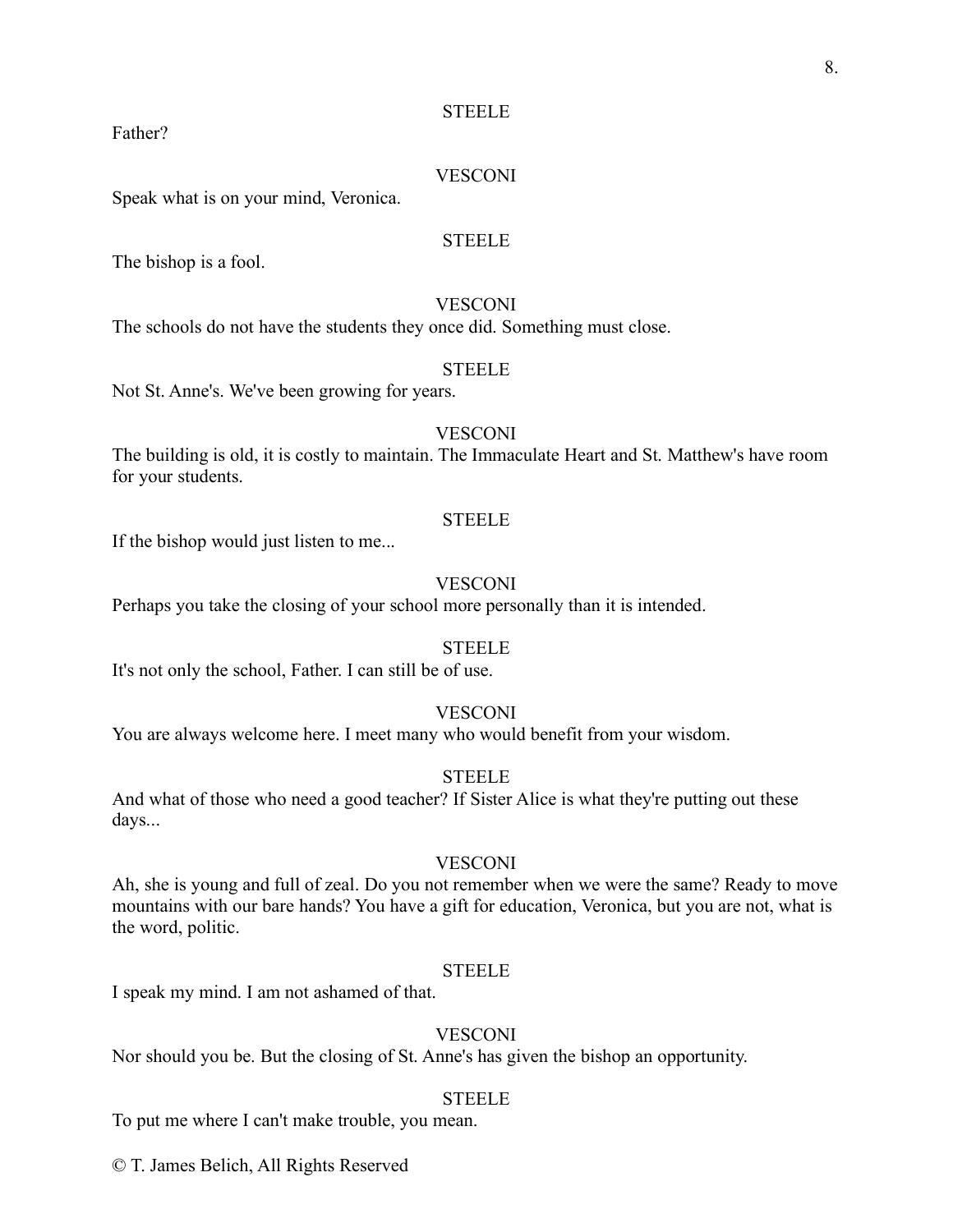#### **VESCONI**

#### I shall speak to the bishop, but you must first offer the olive branch. Let him see how you are needed, and in a year, perhaps...

#### STEELE

I will try, Father. I will. Although I may have already said too much.

#### **VESCONI**

Then the time has come for a new journey, yes? It is a great, wide world. Who knows what Sister Veronica Steele may yet accomplish.

#### **MALLORY**

#### (Entering, to VESCONI)

I wish you'd speak to Father Howard about that translation. No self-respecting Roman would ever... Sorry, more company, and here I am revealing state secrets. Professor Thomas Mallory.

#### STEELE

Sister Veronica.

#### **MALLORY**

A pleasure. Here for the peace and quiet, or is Father Vesconi putting you to work as well?

#### STEELE

The former, I'm afraid.

My condolences.

**MALLORY** 

#### HOWARD

(Entering) Father, there you are... Hello.

#### **VESCONI**

Allow me to introduce Father Howard.

#### **HOWARD**

How do you do? Did you find it, Father?

**VESCONI** 

HOWARD

(Handing HOWARD a book) Yes, yes, here it is. I could not think where I had left it.

Thank you.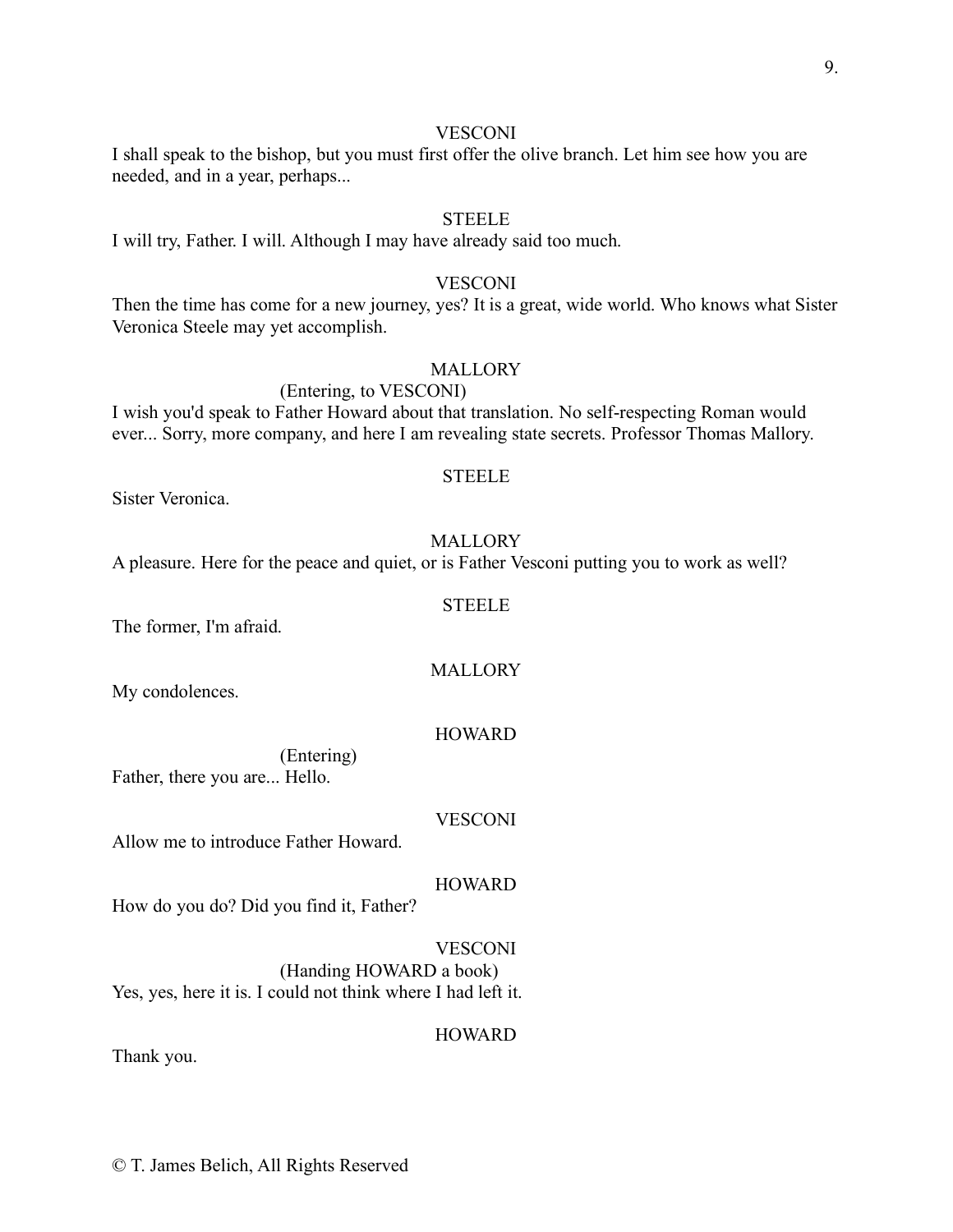#### VESCONI

Father Howard has come to consult me on a scholarly matter, although he prefers we keep it to ourselves for the time being.

#### **STEELE**

Of course.

#### MIDLIN

(Entering USL with BERNHARD) And I'm sure he'll tell you all about it, it's just remarkable. Here's Father Howard now.

#### BERNHARD

Brother Luke. Sister Alice was just telling me—

Was she now.

#### MIDLIN

HOWARD

Oh Father, I'm sorry.

(To BERNHARD)

I promised not to tell.

#### BERNHARD

I didn't know.

#### MALLORY

Not to worry, Brother, this has to go public sooner or later. Thomas Mallory.

#### HOWARD

(To VESCONI) You may as well explain things to Sister Veronica.

#### MIDLIN

I really am sorry.

#### **VESCONI**

Father Howard has discovered a fragment of a Roman census, dating back to 6 A.D, which shows the Holy Family in Nazareth.

#### **STEELE**

Extraordinary. Where did it come from?

MALLORY

I'm afraid this manuscript is of a rather dubious origin.

#### **HOWARD**

I found it in an antique store in Chicago.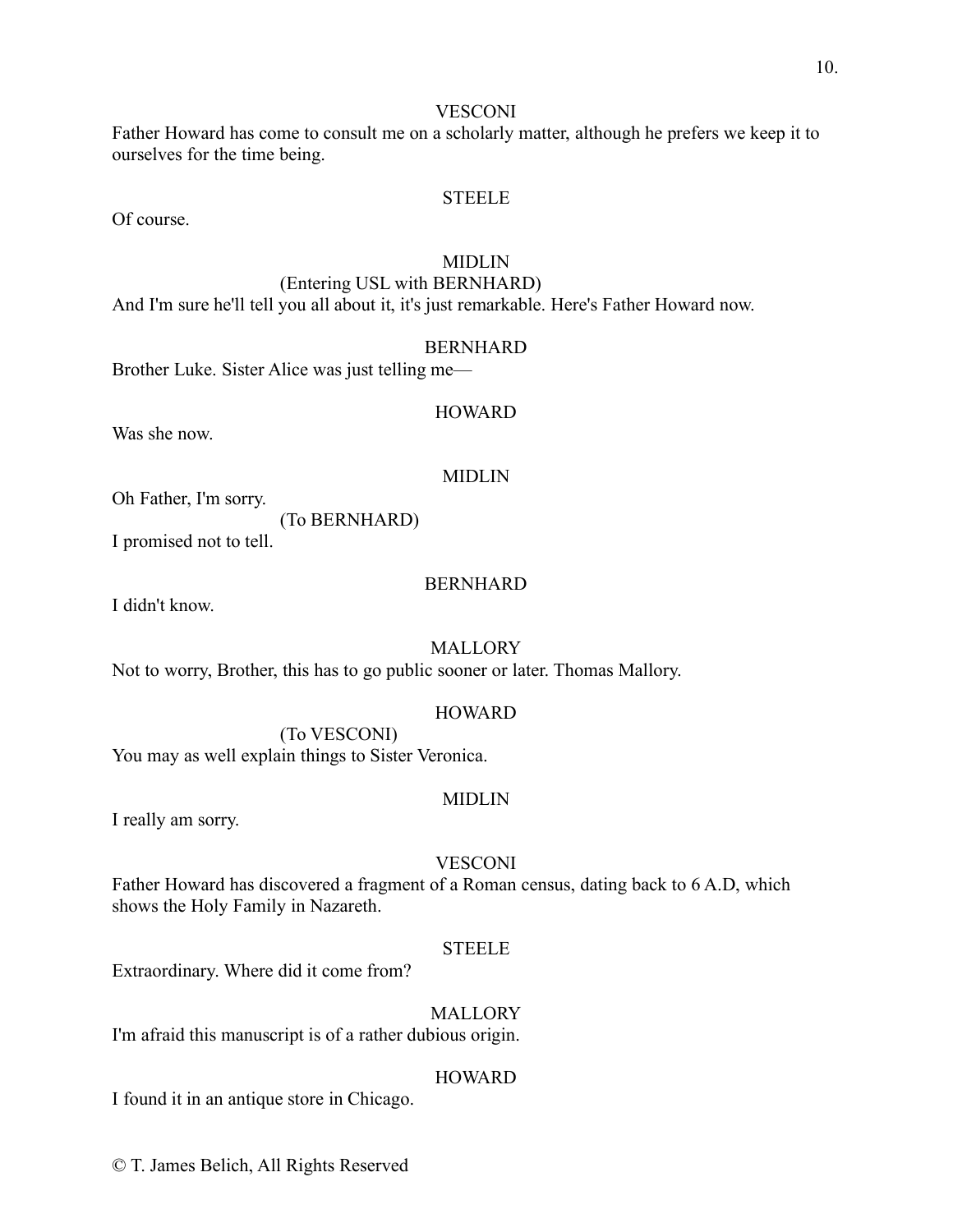#### **MALLORY**

As I said.

#### STEELE

And does it actually mention them by name?

#### **MALLORY**

"Joseph, profession *tekton*." That is to say, a carpenter. "Wife, Mary. Son, Jesus." The whole lot. Even James and Jude, Jesus' half brothers, or Joseph's sons, depending on how you care to look at it. Rather convenient, wouldn't you say?

#### BERNHARD

That doesn't prove it's a fake.

#### HOWARD

Professor Mallory's not much interested in proof.

#### VESCONI

Father, please.

#### **MALLORY**

Well. Why bother with evidence when you've made up your mind already.

#### **HOWARD**

Don't you lecture me about jumping to conclusions.

#### MIDLIN

So, Brother, St. Jude's.

#### **MALLORY**

There's something wrong with the Greek, I'm certain of it.

#### **VESCONI**

Perhaps this might wait until after dinner.

#### MALLORY

Yes, that's your area of expertise, Father. The papyrus, on the other hand...

#### **STEELE**

Have you been able to determine how old it is?

#### MIDLIN

It's old enough, that's what Father Howard said.

**MALLORY** 

Is that right?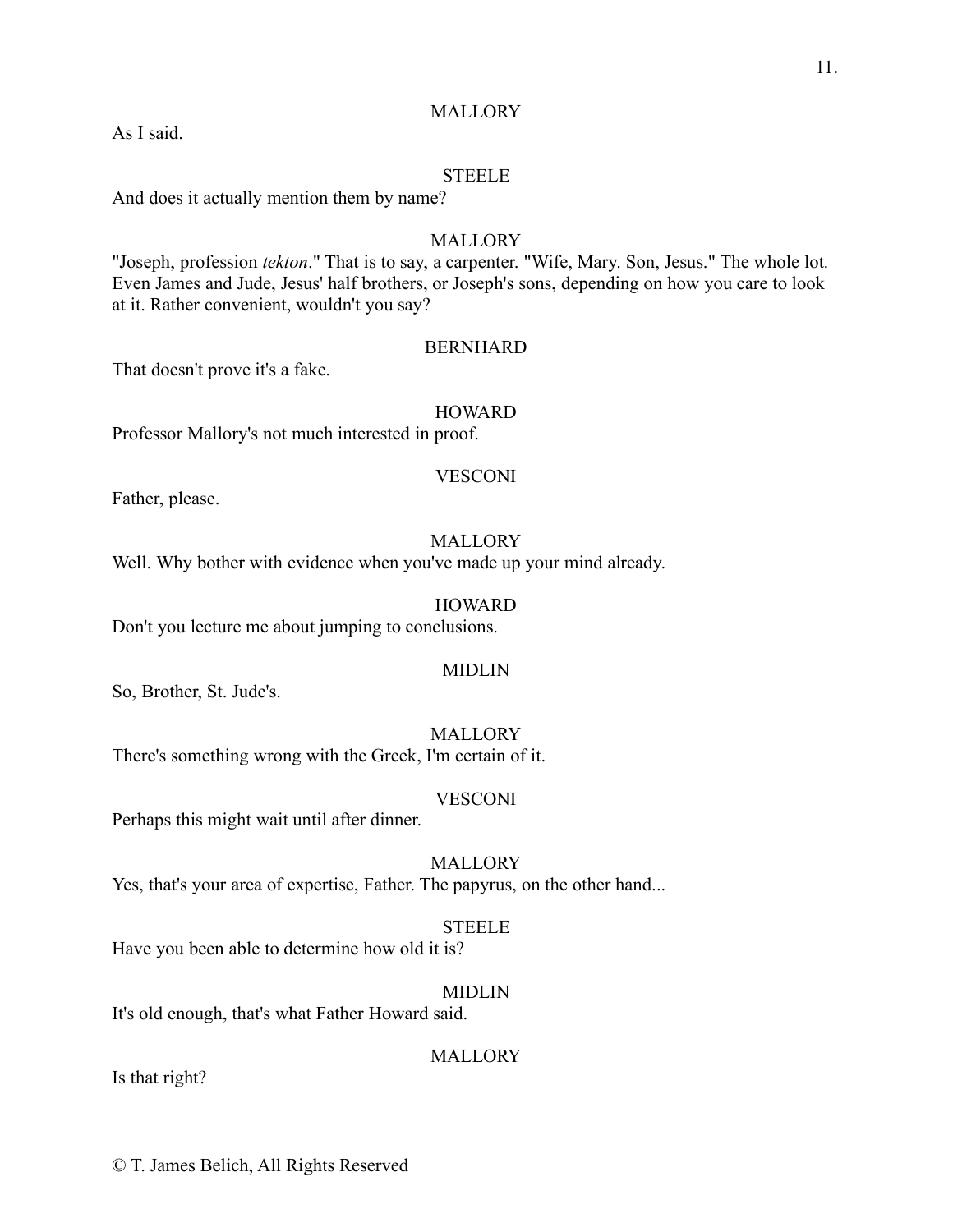#### **HOWARD**

The radiocarbon test suggests that it may be...

#### MIDLIN

You see?

#### **HOWARD**

...although it wasn't conclusive.

#### **MALLORY**

Well. It's not just a question of age. Papyrus can be reused. Even if it dates from the correct period, the text itself may still be a medieval forgery. A thorough analysis of the writing style is needed.

#### BERNHARD

So when does it go to the experts?

#### HOWARD

I beg your pardon?

#### BERNHARD

I don't mean any disrespect.

#### VESCONI

Father Howard wishes first to take some time to—

#### HOWARD

We have the situation well in hand, Brother.

#### **STEELE**

Surely we're not the only ones who know of it.

#### BERNHARD

Shouldn't the bishop at least—

#### **MALLORY**

The bishop? I see they have you well trained.

#### BERNHARD

All I meant was—

#### **MALLORY**

(To HOWARD)

But he's right, you know. You're so convinced you've found proof of the Gospels...

#### **HOWARD**

I have spent months...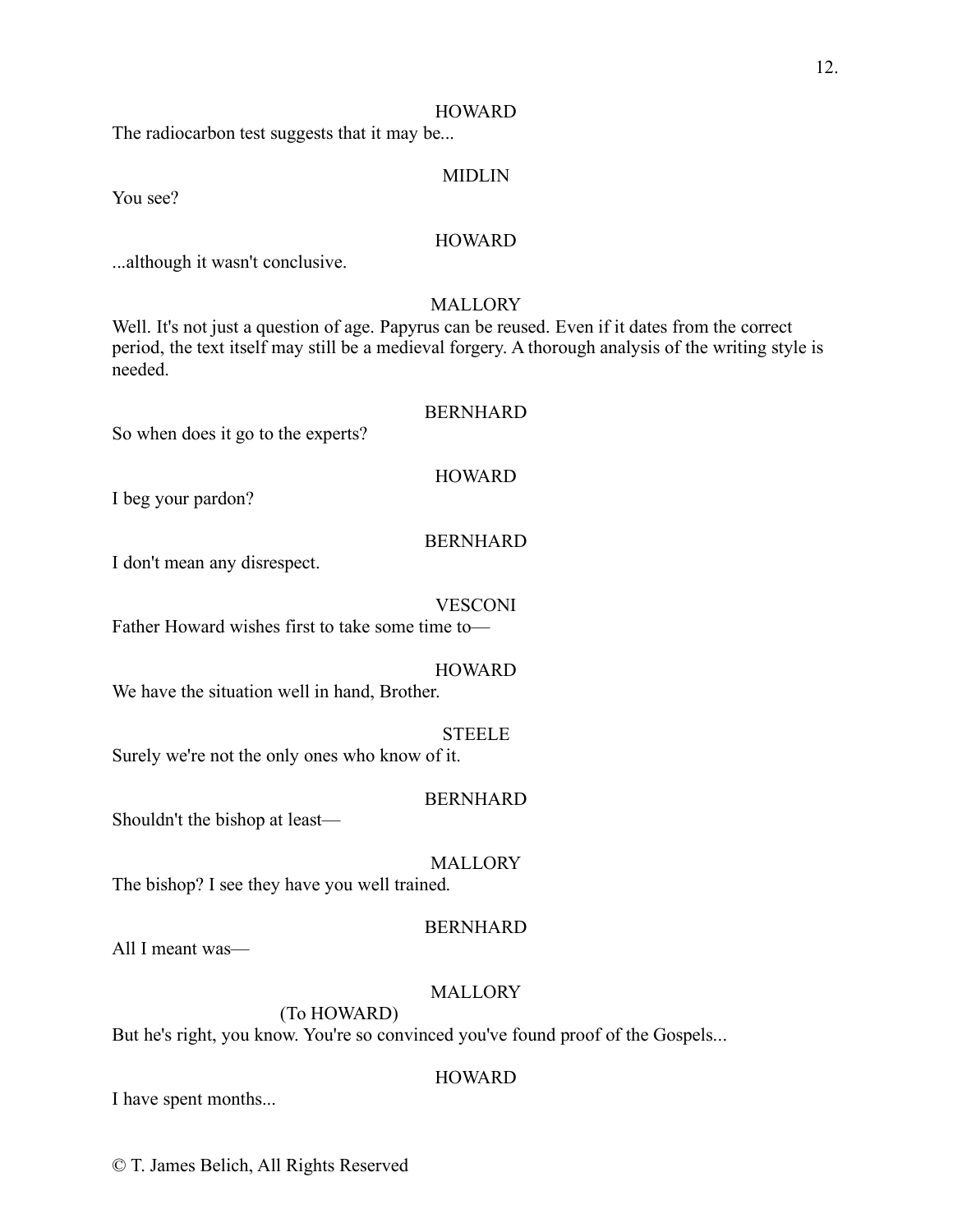#### **MALLORY**

#### (Continuing over him)

...so convinced that you have failed to consider the damage that would be done if this manuscript is shown to be a fake. You've done all you can, Father. Time to let this go.

#### **HOWARD**

Perhaps I could if I were able to get some real work done.

#### MALLORY

Meaning what?

#### **HOWARD**

Meaning that if you have nothing constructive to add, please go back to your university and leave me alone.

(He exits.)

#### **VESCONI**

I had best speak with him. Charity, Professor. (He exits after HOWARD.)

**STEELE** 

You appear to have stirred up quite the hornet's nest.

#### **MALLORY**

I believe in doing due diligence.

#### MIDLIN

You're supposed to be helping him.

#### BERNHARD

Isn't it possible you've jumped to your own conclusions? If it's real, then...

#### MIDLIN

Then it's a miracle.

#### MALLORY

Sister, for a piece of papyrus to survive two thousand years is no miracle. To prove it genuine beyond a shadow of a doubt may take one.

#### MIDLIN

But think of what it will mean. It's proof.

#### STEELE

MIDLIN

Of what?

That our Savior lived in Nazareth.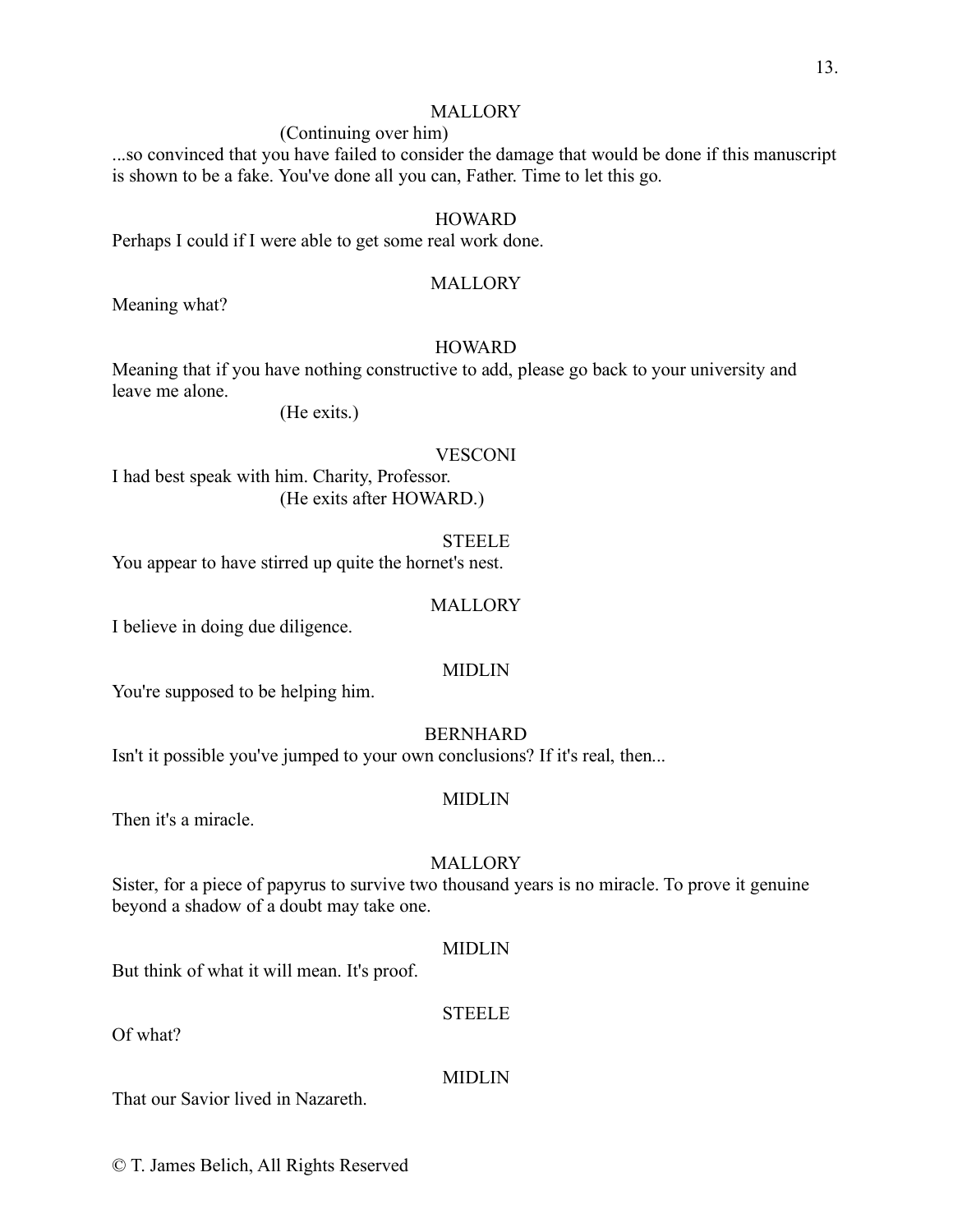I believe Saint Matthew has covered that already.

#### MIDLIN

You know what I mean.

#### **STEELE**

Certainly I know that the truth of the Gospel does not lie in scraps of paper.

#### **MALLORY**

Papyrus. The fact of the matter is we may never know for certain when this manuscript was written. It's unfortunate, really, that it mentions Christ at all.

#### MIDLIN

Why?

#### **STEELE**

It is not likely to be judged on its own merits.

MALLORY

MIDLIN

As much as you want this manuscript to be genuine, others won't, regardless of the evidence.

Like you.

#### MALLORY

Well. Perhaps I don't need it to be.

#### MIDLIN

I didn't say I did.

#### BERNHARD

You know people will see this differently than the book of Matthew. Maybe if people had outside proof...

#### MALLORY

It wouldn't matter, Brother. Think of the Pharisees. They watched Christ heal the blind and raise the dead, and they still called Him a devil.

#### MIDLIN

But if God gave us this manuscript then—

#### **MALLORY**

Then the evidence will support it.

#### MIDLIN

But—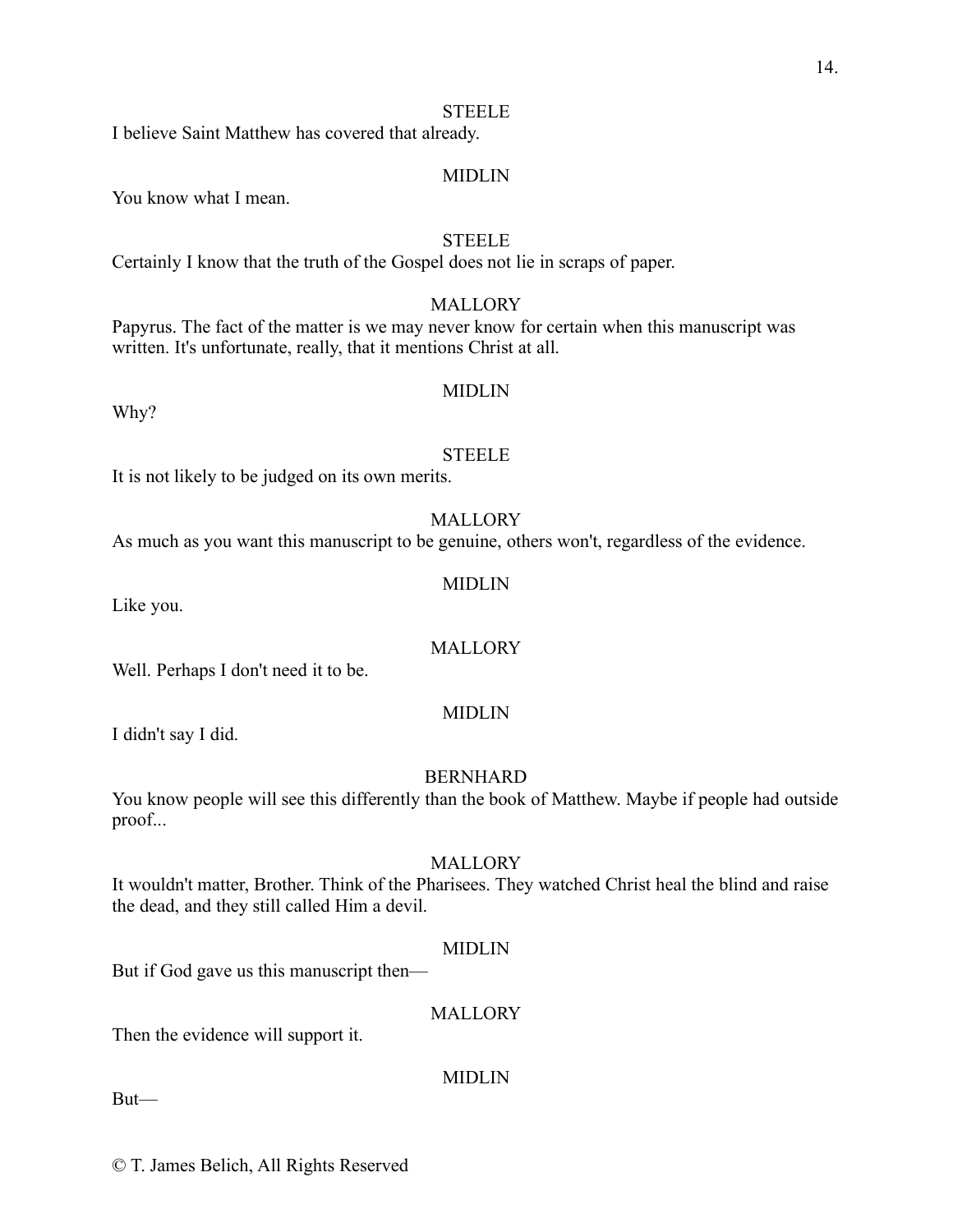"Faith is the substance of things hoped for, the evidence of things not seen."

#### **MALLORY**

Precisely. I've been a scholar all my life, and still the deepest faiths I know are those born of the heart. A faith that knows God, that reflects His love back into the world, that's a faith worth more than all the first century manuscripts put together.

#### STEELE

Hear, hear.

#### MIDLIN

Sometimes people need something to hold on to.

#### BERNHARD

Even if we don't need proof, what about those who do?

#### **MALLORY**

Look, it won't be easy to separate the questions of faith this manuscript raises from the scholarly ones. But we mustn't confuse the two, or else it becomes a foundation of sand. Which is why we must be careful, why we must subject this manuscript to the most rigorous examination possible. Then, if it is genuine, you'll be ready to answer the critics.

#### BERNHARD

And maybe Sister Midlin's right.

#### **MALLORY**

Perhaps. At any rate, my job is to follow the evidence.

#### MIDLIN

Is that what you think you're doing?

#### MALLORY

As best anyone can. So, Sister, what did you say you'll be teaching?

#### MIDLIN

History.

#### MALLORY

Well. Far be it from me to question the methods of a Catholic education. I did enough of that in my day.

#### **BERNHARD**

You went to Catholic school?

#### MALLORY

Which is exactly why I'm Protestant. Excuse me. (He exits.)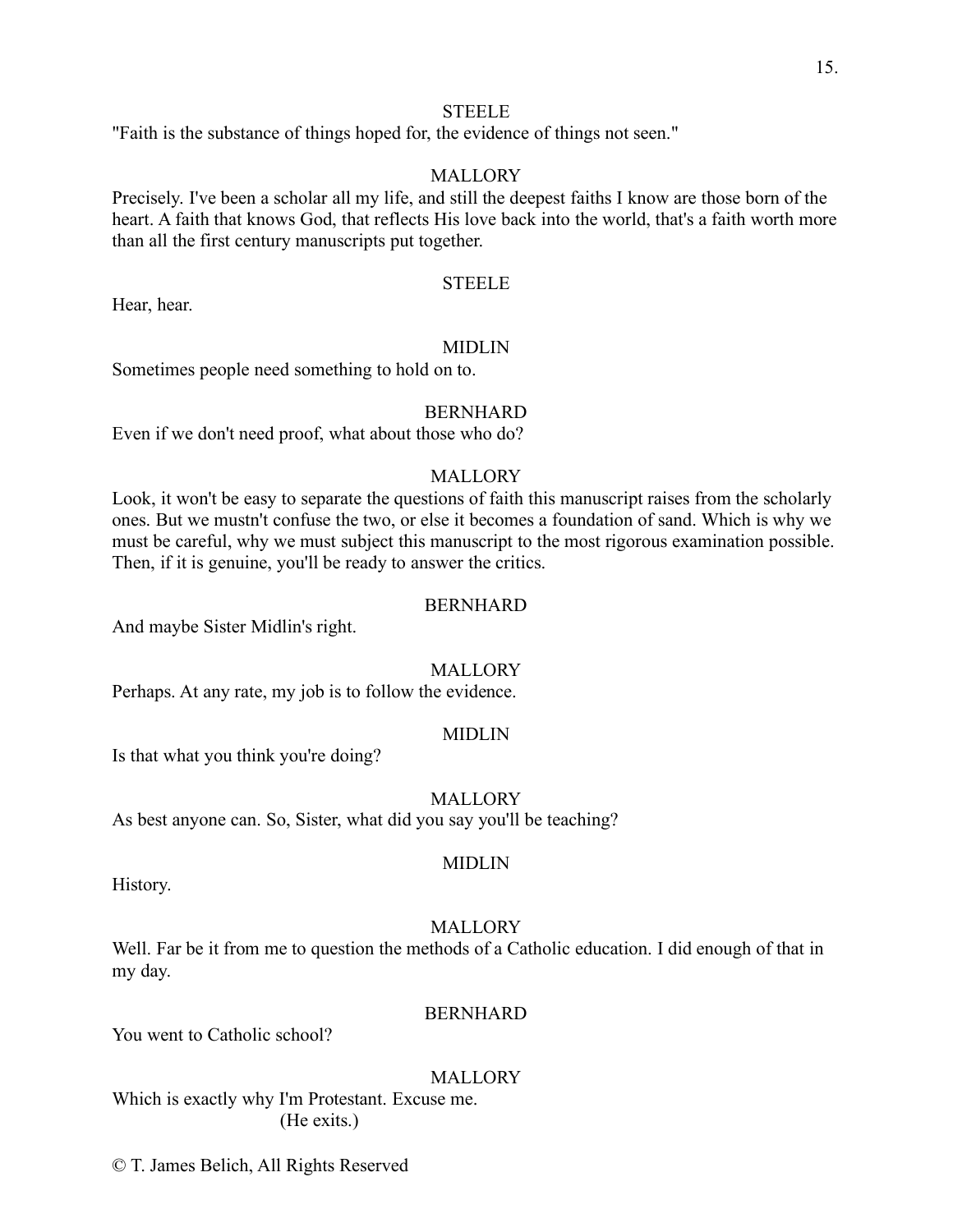You're excited to start.

#### MIDLIN

Oh yes. Only I hear the students are terrible to new teachers.

#### STEELE

I remember my first day. I believed the joy of learning would be enough. My second day was quite different.

#### MIDLIN

I can't imagine anyone disobeying you.

#### **STEELE**

You must be firm from the beginning.

#### BERNHARD

I'm sure you'll do fine.

#### **STEELE**

I always found a surprise quiz effective at stamping out mischief.

#### BERNHARD

I'm glad I didn't have you as a teacher.

#### **STEELE**

Do not let them forget who has the authority. I think I shall offer Father Vesconi a hand in the kitchen.

(She exits DSL.)

#### **BERNHARD**

It's too bad about her school.

#### MIDLIN

She shouldn't have talked like that about the bishop.

#### BERNHARD

I'm sure it's difficult for her, that's all.

#### MIDLIN

The bishop has his authority from the cardinals, who have theirs from the Holy Father, who—

#### BERNHARD

I'm familiar with the hierarchy of the Church, Sister.

#### MIDLIN

Of course. So, St. Jude's. They're very devout.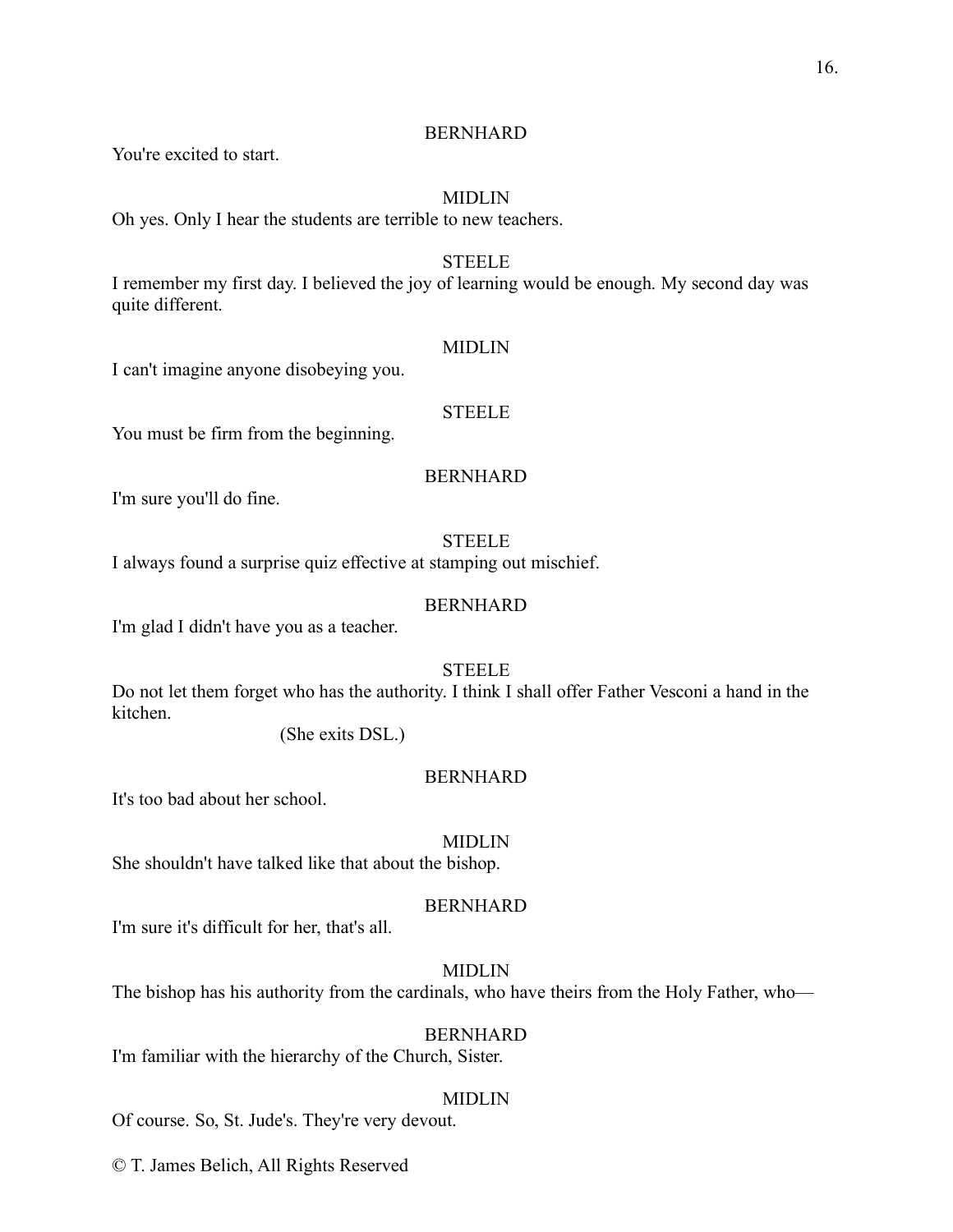Yes.

#### BERNHARD

#### MIDLIN

How wonderful for you.

#### BERNHARD

To be honest, I'm still surprised Abbot Delfino accepted me.

#### MIDLIN

Don't be. You're going to do great work. Funny, though, that he sent you here.

#### BERNHARD

No two people walk the same path, that's what he always tells me.

#### MIDLIN

Well, God's will be done. I should be helping Father Vesconi too. Dinner is at six. Don't be late. (She exits DSL and the lights fade to black.)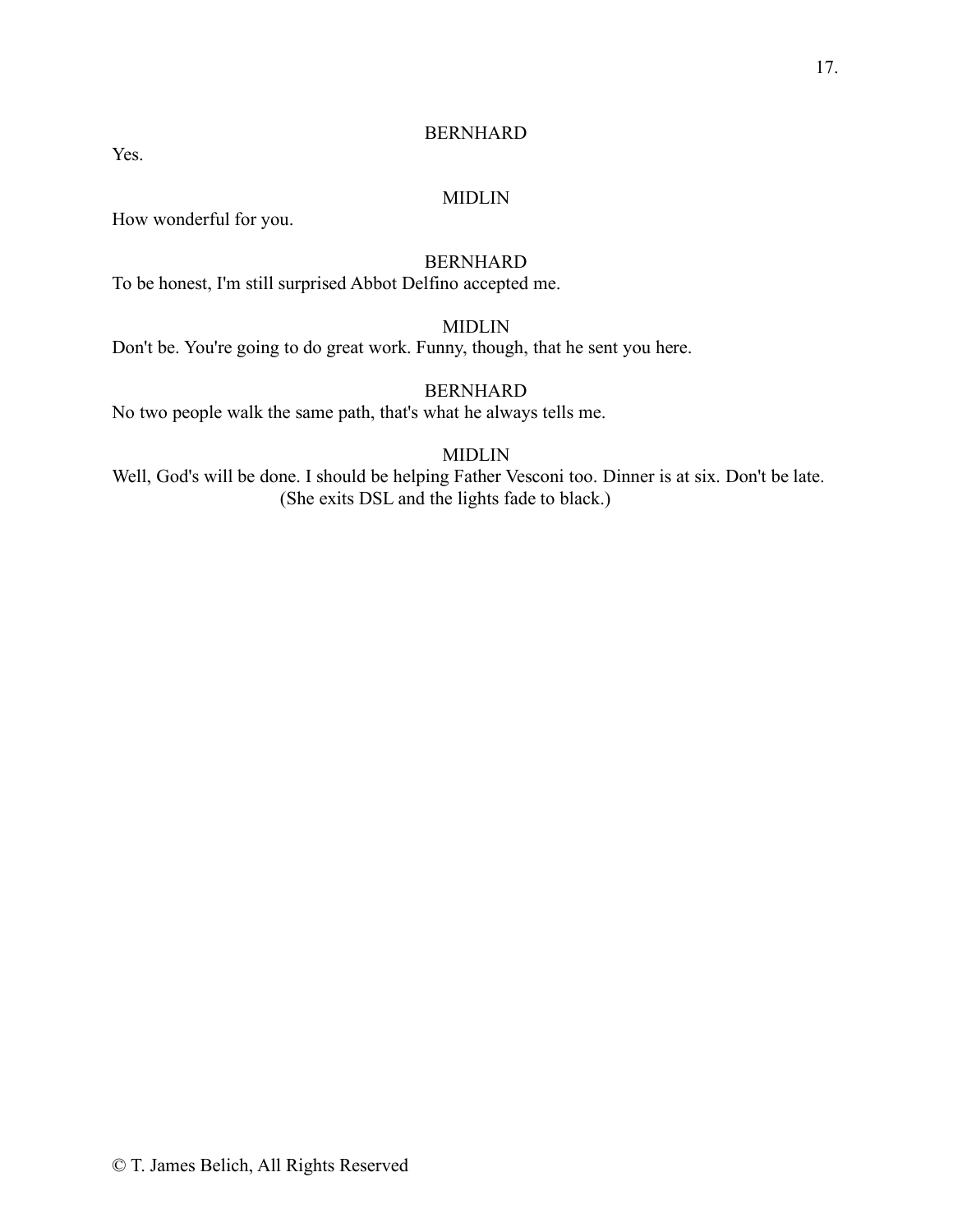| <b>SCENE 2</b><br>(Later that night. The room is dark.) |                                                                                                                        |
|---------------------------------------------------------|------------------------------------------------------------------------------------------------------------------------|
| Father! Sister!<br>Please, someone. I need-             | <b>VESCONI</b><br>(Offstage)<br>Hello? Is there anyone there? I thought I heard<br>(He cries out.)<br>(He enters USL.) |
| Father, what's going-                                   | <b>BERNHARD</b><br>(Entering DSR)                                                                                      |
| Brother, thank heavens. It is terrible.                 | <b>VESCONI</b>                                                                                                         |
| What is it?                                             | <b>BERNHARD</b>                                                                                                        |
| On the stairs, he-                                      | <b>VESCONI</b>                                                                                                         |
| What's happened?                                        | <b>STEELE</b><br>(Entering DSR)                                                                                        |
| Sister.                                                 | <b>VESCONI</b>                                                                                                         |
| Are you all right?                                      | <b>STEELE</b>                                                                                                          |
| What's going on, Father?                                | <b>BERNHARD</b>                                                                                                        |
| The stairs, there.<br>Brother, the police.              | <b>VESCONI</b><br>(We hear a scream from USL. STEELE exits that direction.)                                            |
| Do we need an ambulance?                                | <b>BERNHARD</b><br>(As he crosses to the phone.)                                                                       |
| (VESCONI shakes his head.)                              |                                                                                                                        |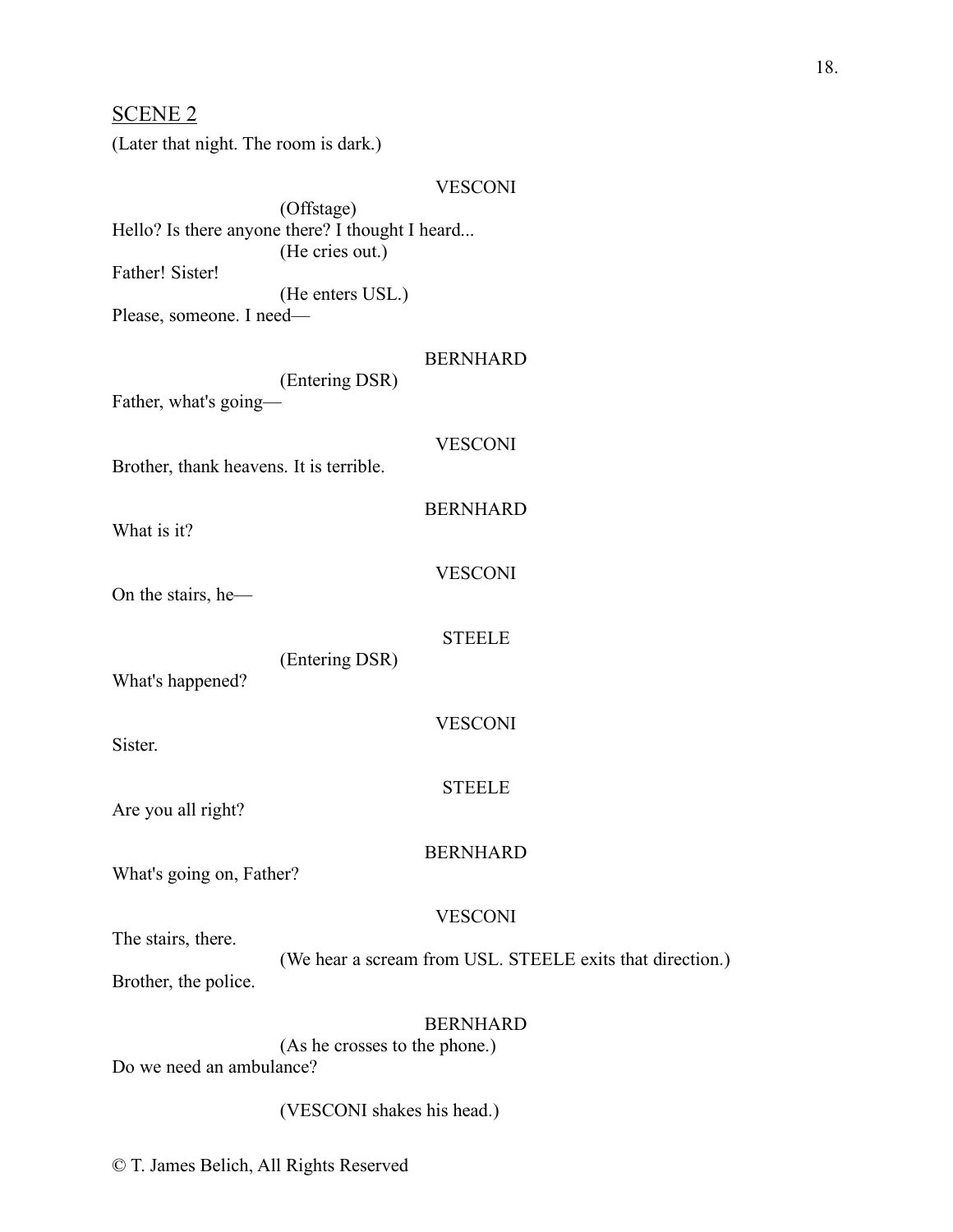| This way, Sister.                        | (Offstage)                       | <b>STEELE</b>   |
|------------------------------------------|----------------------------------|-----------------|
|                                          | (She re-enters USL with MIDLIN.) |                 |
|                                          |                                  | <b>MIDLIN</b>   |
| He's dead.                               |                                  |                 |
| Don't think on it                        |                                  | <b>STEELE</b>   |
| Brother, please ask for Sheriff Kimball. |                                  | <b>VESCONI</b>  |
| Father, what should I-                   |                                  | <b>BERNHARD</b> |
| I heard screaming. What's-               | (Entering DSR)                   | <b>HOWARD</b>   |
|                                          |                                  | <b>MIDLIN</b>   |
| That was me. I'm sorry.                  |                                  |                 |
| We understand.                           |                                  | <b>STEELE</b>   |
| But what-                                |                                  | <b>HOWARD</b>   |
| Father?                                  |                                  | <b>BERNHARD</b> |
| Professor Mallory, he is dead.           |                                  | <b>VESCONI</b>  |
| Dead. You're certain?                    |                                  | <b>HOWARD</b>   |
| Lord, have mercy.                        |                                  | <b>STEELE</b>   |
| You should sit, Father.                  |                                  | <b>MIDLIN</b>   |
| Yes.                                     |                                  | <b>VESCONI</b>  |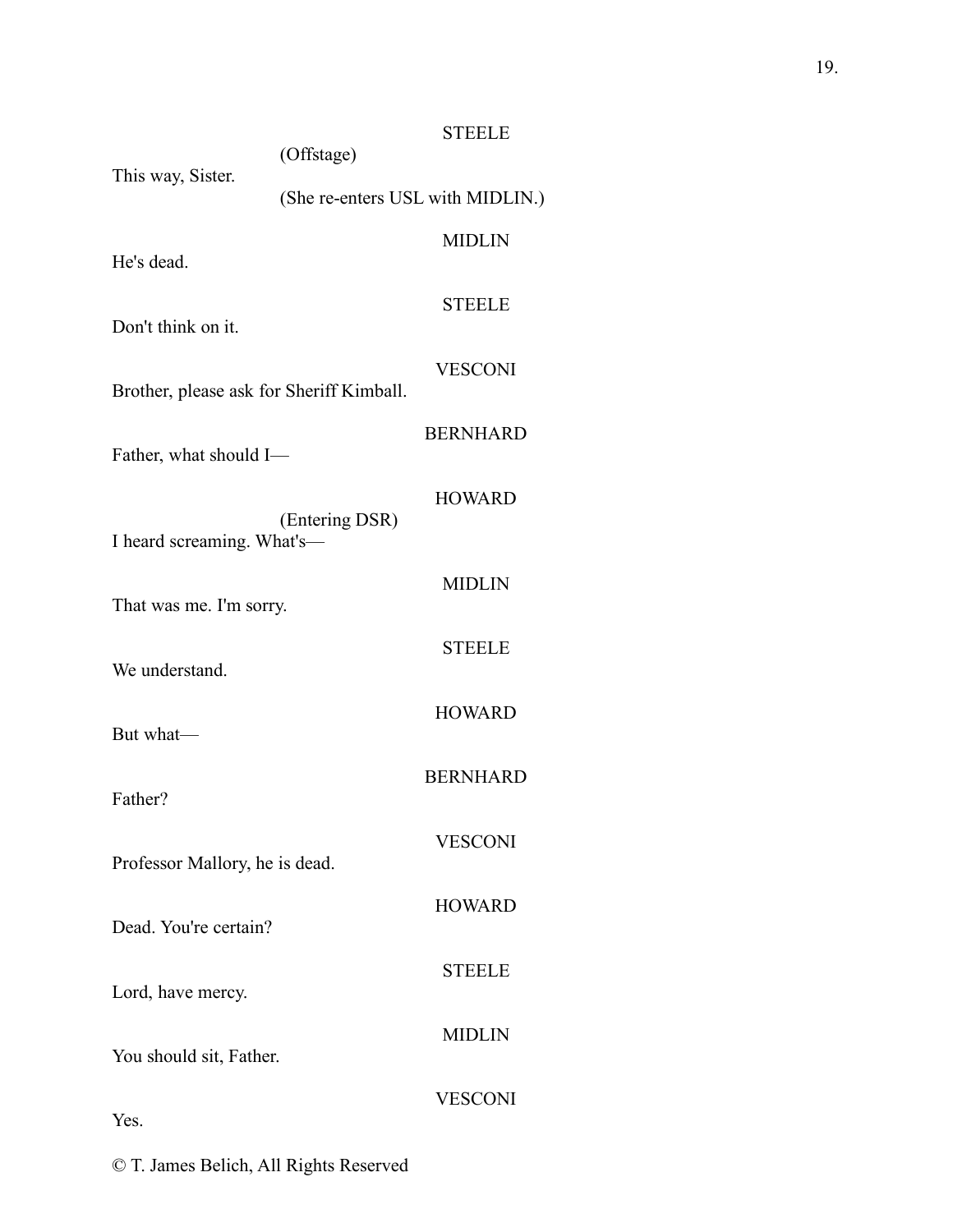| How did it happen?                | <b>HOWARD</b>                                                            |
|-----------------------------------|--------------------------------------------------------------------------|
| An accident, he fell.             | <b>VESCONI</b>                                                           |
| Fell?                             | <b>HOWARD</b>                                                            |
| And we're sure he's?              | <b>MIDLIN</b>                                                            |
| Quite sure.                       | <b>VESCONI</b>                                                           |
|                                   | <b>STEELE</b><br>And you said the professor slipped? And broke his neck? |
|                                   | (VESCONI nods. HOWARD reacts. BERNHARD speaks into the phone.)           |
| Father?                           | <b>MIDLIN</b>                                                            |
| I'm all right. I                  | <b>HOWARD</b>                                                            |
| Maybe some tea?                   | <b>MIDLIN</b>                                                            |
| For everyone, please.             | <b>VESCONI</b>                                                           |
| Of course.                        | <b>MIDLIN</b>                                                            |
|                                   | (She exits DSL.)                                                         |
|                                   | <b>VESCONI</b><br>We commend our brother Thomas to you, Almighty God.    |
| You don't look well, Father.      | <b>STEELE</b>                                                            |
| No, I'm It's a shock, that's all. | <b>HOWARD</b>                                                            |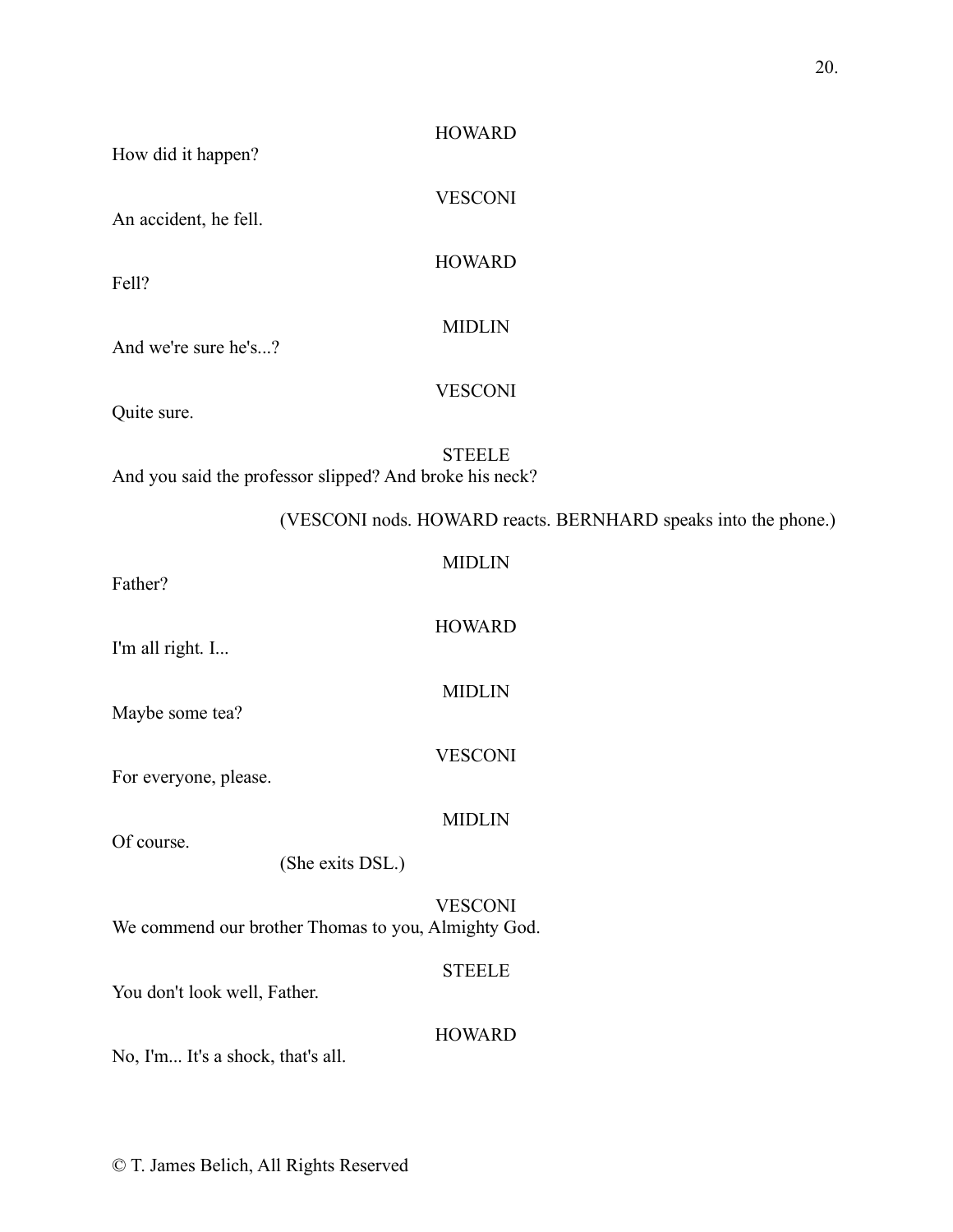(Into the phone)

Thank you.

#### (Hanging up, to VESCONI)

There's been a car accident on the highway. Sheriff Kimball's there now. She won't be able to come until morning.

#### **VESCONI**

These small towns.

#### HOWARD

Are we going to...? I mean, shouldn't we...?

#### **VESCONI**

Brother, did the police say what we should do?

#### BERNHARD

STEELE

BERNHARD

**VESCONI** 

They said if we're sure it was an accident, we can go ahead and move the body.

| And what if we are not sure? |
|------------------------------|
| Aren't we?                   |
| But of course we are         |

But of course we are.

HOWARD

Why wouldn't we be?

VESCONI

**STEELE** 

(To BERNHARD) Perhaps you might assist me. (He stands and pauses.)

Father?

**VESCONI** 

Too much excitement.

I can do it, Father.

**HOWARD** 

**STEELE** 

Perhaps we should wait.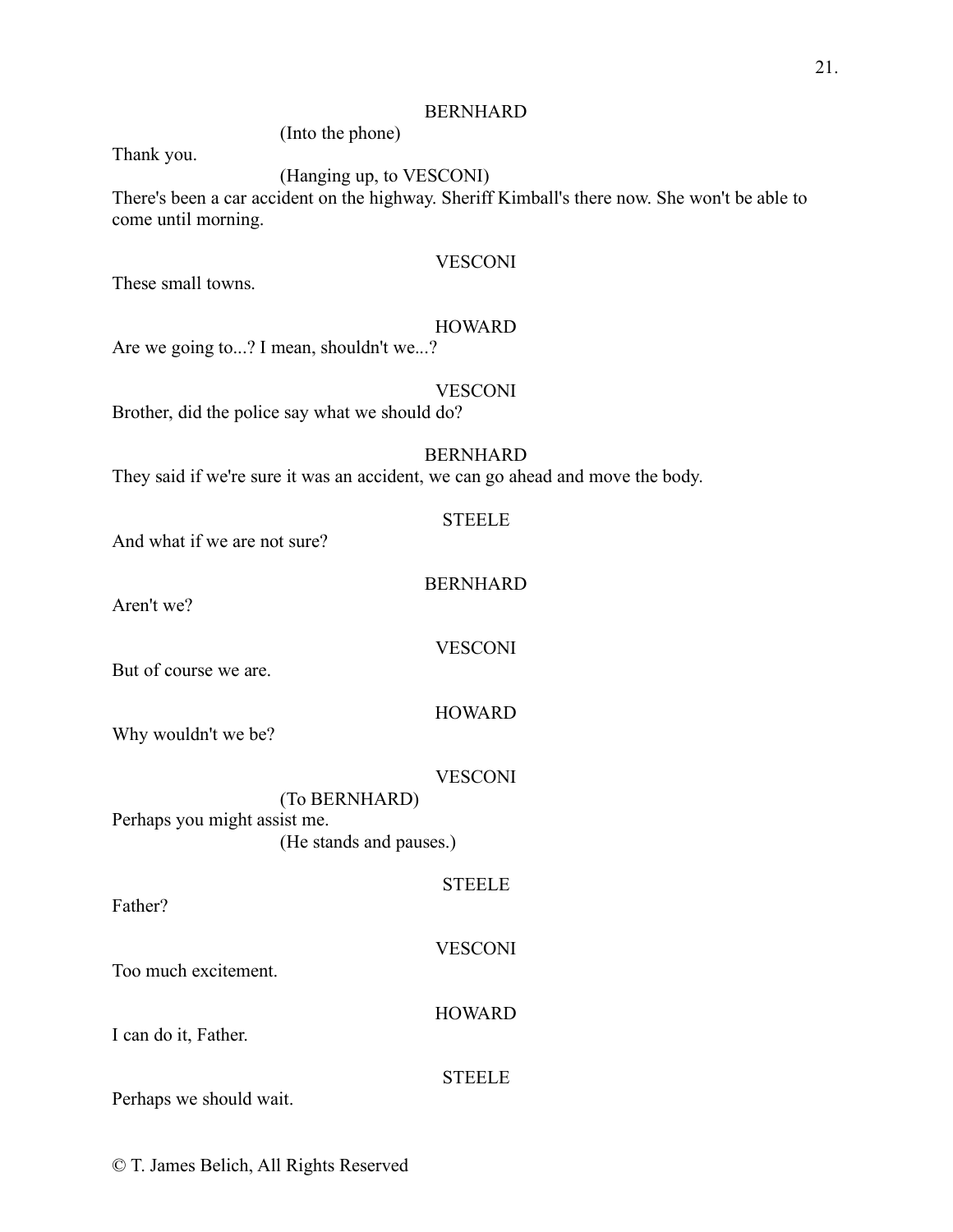What for?

**STEELE** 

For the sheriff.

#### BERNHARD

And just leave him there?

#### **STEELE**

I think that would be best.

**VESCONI** I have known Sheriff Kimball for many years. She will understand.

#### **HOWARD**

I'll give you a hand, Brother.

#### (BERNHARD and HOWARD exit USL.)

#### **VESCONI**

Veronica?

#### STEELE

Antonio, this does not feel right. What if this was not an accident?

**VESCONI** 

What else could it be?

#### **STEELE**

I would have thought the alternative was obvious.

#### **VESCONI**

These are the people of God.

#### STEELE

And it would not be the first time the people of God have strayed. I do not like to think it, but we should not jump conclusions.

#### **VESCONI**

If you have any concerns, Sister, you are more than welcome to discuss them with the sheriff.

#### **STEELE**

She will want to examine the scene.

#### **VESCONI**

I will confess I was not thinking along those lines.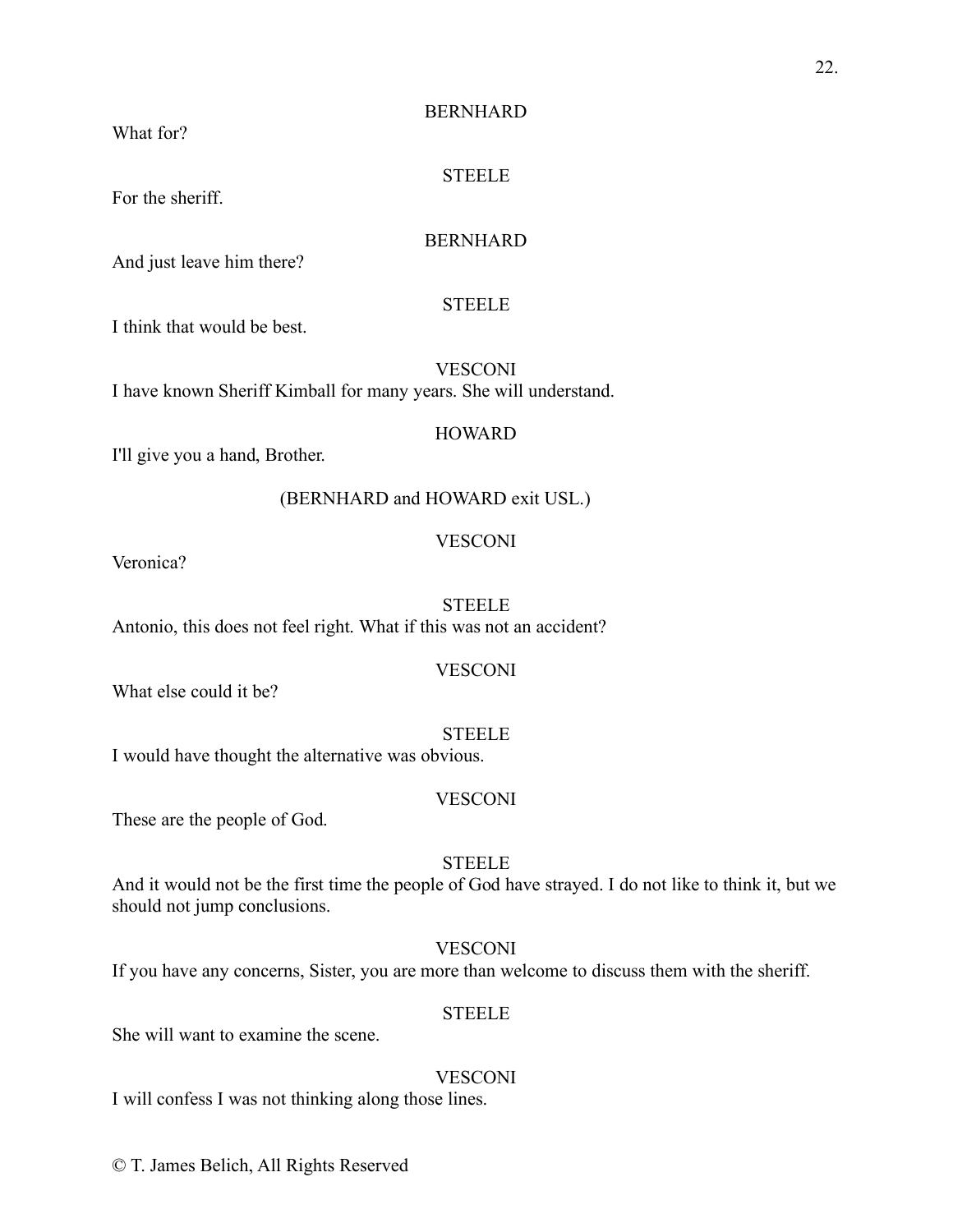Of course not. I'm not even sure what made me... How did you come to find the professor?

**VESCONI** I heard a noise. I still cannot believe... Watch, O Lord, with those who wake.

#### **STEELE**

I'm sorry, Father, is there anything I can do for you?

#### **VESCONI**

Tea, that is what I need. But I am glad to have you here in such a time as this.

(MIDLIN re-enters DSL with a tray set for tea.)

#### MIDLIN

Here you are, Father. Chamomile. (She pours out the cups.)

#### **VESCONI**

Ah, Sister, thank you.

(He takes a cup.)

#### MIDLIN

Sister?

#### STEELE

Please.

(MIDLIN hands her a cup.) Did you hear anything?

#### (BERNHARD and HOWARD re-enter USL.)

MIDLIN

You mean before the professor...? Should I have?

#### BERNHARD

I did.

#### **STEELE**

Oh?

#### BERNHARD

**STEELE** 

Before I heard Father Vesconi, I heard someone arguing. At the top of the stairs, I think.

These stairs?

(She points USL.)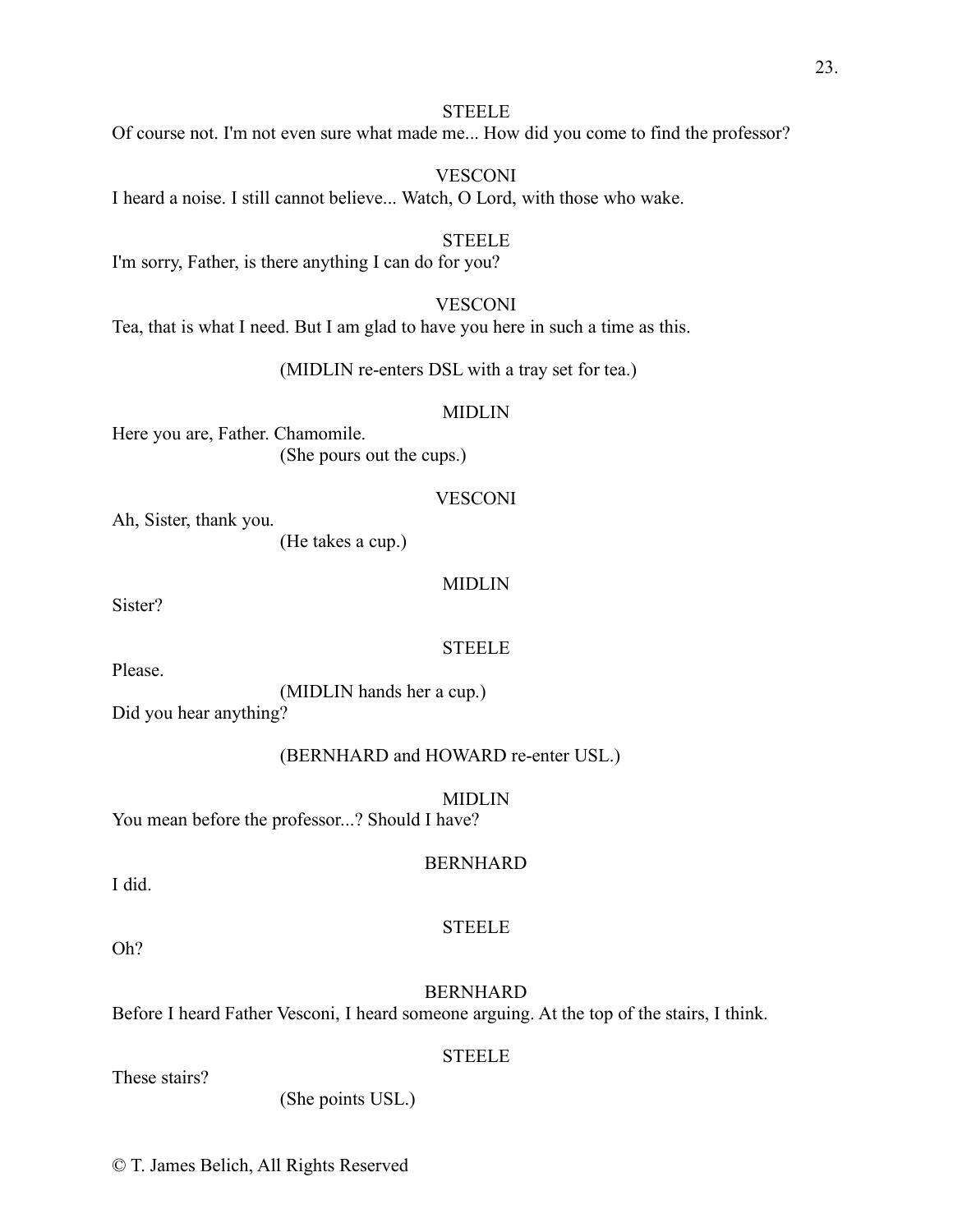| That's right. It was ten twenty, maybe ten thirty.       | <b>BERNHARD</b>                          |
|----------------------------------------------------------|------------------------------------------|
| And you heard this from your room?                       | <b>STEELE</b>                            |
| Yes.                                                     | <b>BERNHARD</b>                          |
| I didn't hear anything.                                  | <b>MIDLIN</b>                            |
| Father?                                                  | <b>STEELE</b>                            |
| What? No, I didn't hear an argument.                     | <b>HOWARD</b>                            |
| Curious.                                                 | <b>STEELE</b>                            |
| It's true.                                               | <b>BERNHARD</b>                          |
| Tea?                                                     | <b>MIDLIN</b>                            |
|                                                          | (HOWARD and BERNHARD each accept a cup.) |
| But I did hear footsteps.                                | <b>HOWARD</b>                            |
| When?                                                    | <b>STEELE</b>                            |
| Before Sister Alice screamed. Someone went past my room. | <b>HOWARD</b>                            |
| Please, Sister, cannot this wait?                        | <b>VESCONI</b>                           |
| You're right. We can settle all this in the morning.     | <b>STEELE</b>                            |
| What is there to settle?                                 | <b>MIDLIN</b>                            |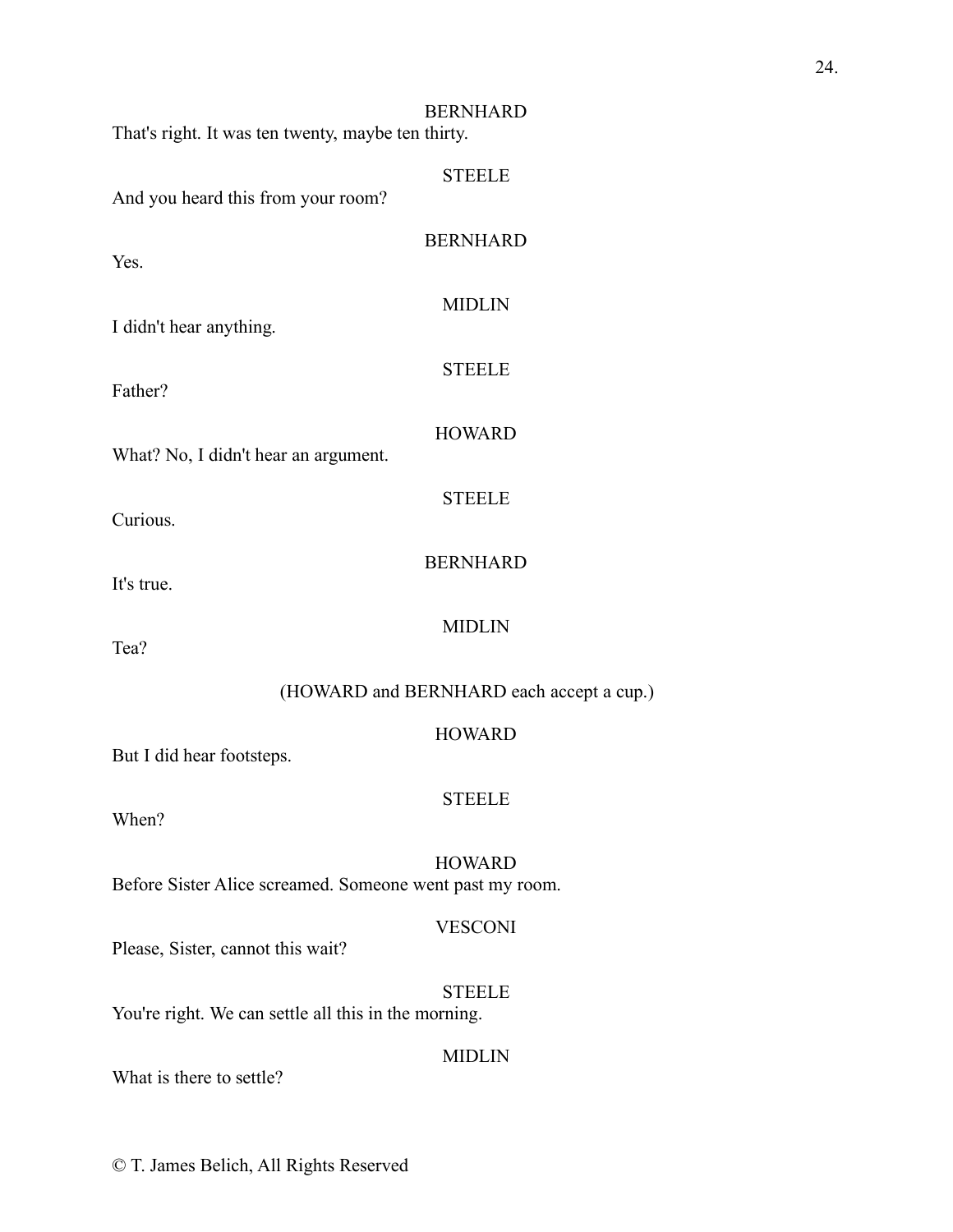#### **HOWARD**

It was dark. I'm sure he simply...

#### **STEELE**

Yes?

#### **HOWARD**

He fell. Why must it be anything more than that?

#### MIDLIN

Perhaps it was Providence.

#### BERNHARD

Providence?

#### MIDLIN

For working against Father Howard.

#### **STEELE**

I hardly think God goes around pushing people down stairs.

HOWARD

Who said he was pushed?

#### **STEELE**

A poor choice of words.

MIDLIN

Father, he wasn't Catholic. Do you think he...?

**VESCONI** I do not believe Saint Peter will have turned him away.

#### MIDLIN

If you say so.

#### **VESCONI**

Professor Mallory was a scholar. A skeptic, perhaps, but always he sought the truth. If you fear for his soul, Sister, then you will not offend him with your prayers. (He exits USL, followed by HOWARD.)

#### MIDLIN

Well, good night.

(She starts to exit USL, stops, and exits DSR instead.)

#### BERNHARD

Sister, when Father Howard and I...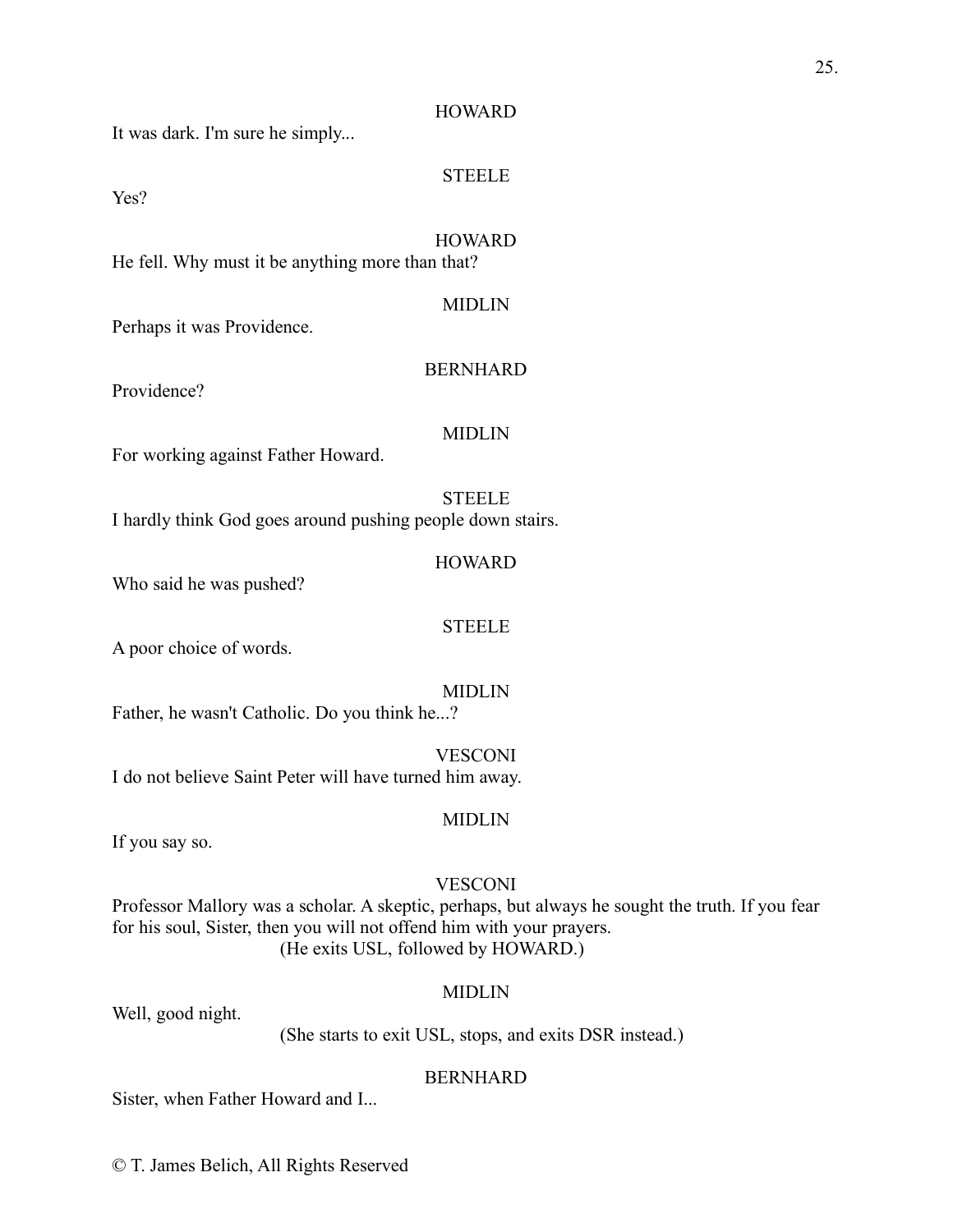#### Yes?

#### BERNHARD

Something's not right. I mean, if the professor had been going upstairs, shouldn't he have been facing that way? Not down?

#### **STEELE**

I wondered the same. Perhaps he had forgotten something.

#### BERNHARD

Or was arguing with someone.

#### STEELE

Was it the professor you heard?

#### BERNHARD

I think so.

#### STEELE

Well, assuming it was an accident...

#### BERNHARD

It wasn't. I mean, I thought so too, but... I can't explain it, Sister, but when I saw him I knew it wasn't.

#### **STEELE**

You understand the alternative.

#### (BERNHARD nods.)

I am inclined to agree with you. I had a student once, William Jones. Intelligent boy, but always in trouble of one sort or another. So when the gymnasium caught fire everyone was certain he was responsible.

#### BERNHARD

But not you.

#### **STEELE**

It was too convenient. I identified the true guilty party soon after. We will share our concerns with the sheriff. No doubt she shall conduct a thorough investigation.

#### BERNHARD

The police seemed fine believing it was an accident.

#### STEELE

If that is the case, then someone must act.

#### BERNHARD

Well, good night, Sister.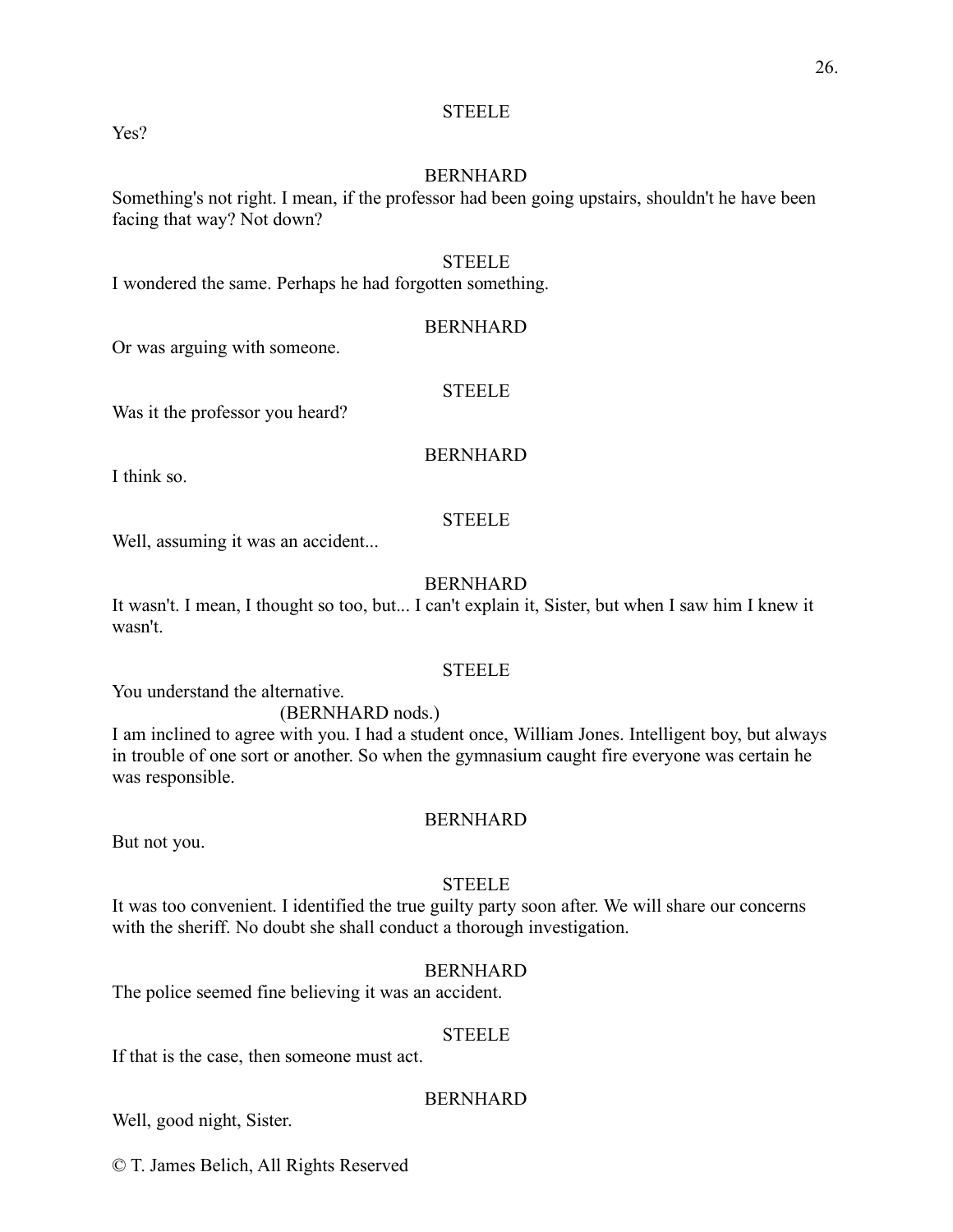One thing still puzzles me. How is it only you heard voices before the professor fell?

#### BERNHARD

I'm sure I don't know.

(He exits DSR as the lights go to black.)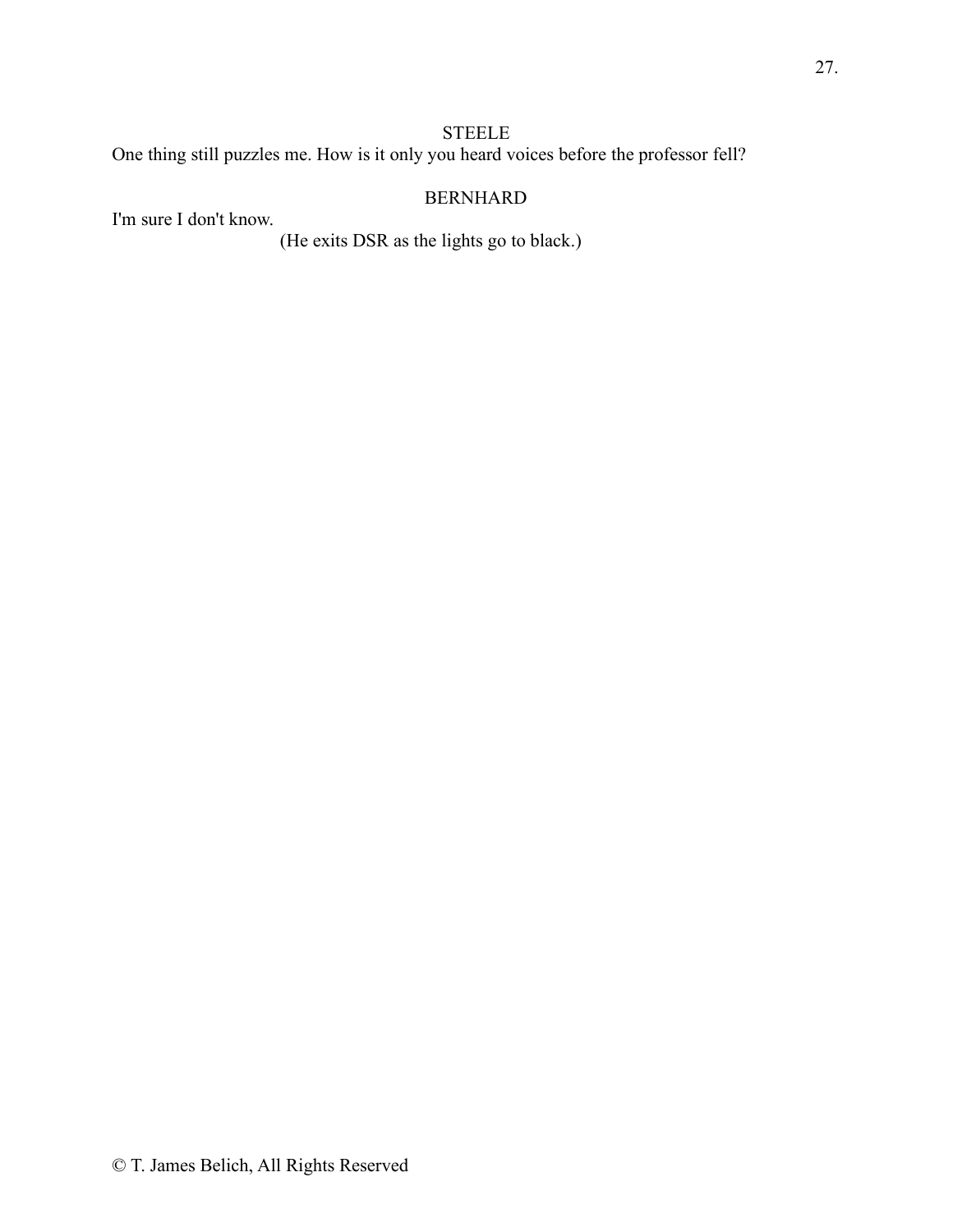#### SCENE 3

(The next morning. HOWARD is working as MIDLIN enters.)

| Good morning, Father.                                 | <b>MIDLIN</b>                                                                             |
|-------------------------------------------------------|-------------------------------------------------------------------------------------------|
| Good morning, Sister.                                 | <b>HOWARD</b>                                                                             |
| How did you sleep?                                    | <b>MIDLIN</b>                                                                             |
| Not well, I'm afraid.                                 | <b>HOWARD</b>                                                                             |
| Of course not, I'm sorry.                             | <b>MIDLIN</b>                                                                             |
|                                                       | <b>HOWARD</b><br>It helps to work. Father Vesconi and I are looking over the translation. |
| What you're doing is important. I hope you know that. | <b>MIDLIN</b>                                                                             |
|                                                       | (VESCONI enters USR through the front door.)                                              |
| You're very kind.                                     | <b>HOWARD</b>                                                                             |
| (To VESCONI)<br>Who was at the door, Father?          | <b>MIDLIN</b>                                                                             |
| Sheriff Kimball.                                      | <b>VESCONI</b>                                                                            |
| And?                                                  | <b>MIDLIN</b>                                                                             |
| We need not be concerned.                             | <b>VESCONI</b>                                                                            |
|                                                       | <b>MIDLIN</b>                                                                             |

That's good. Is there anything I can do for you?

#### **VESCONI**

No, no. Father Howard and I are reviewing the professor's notes.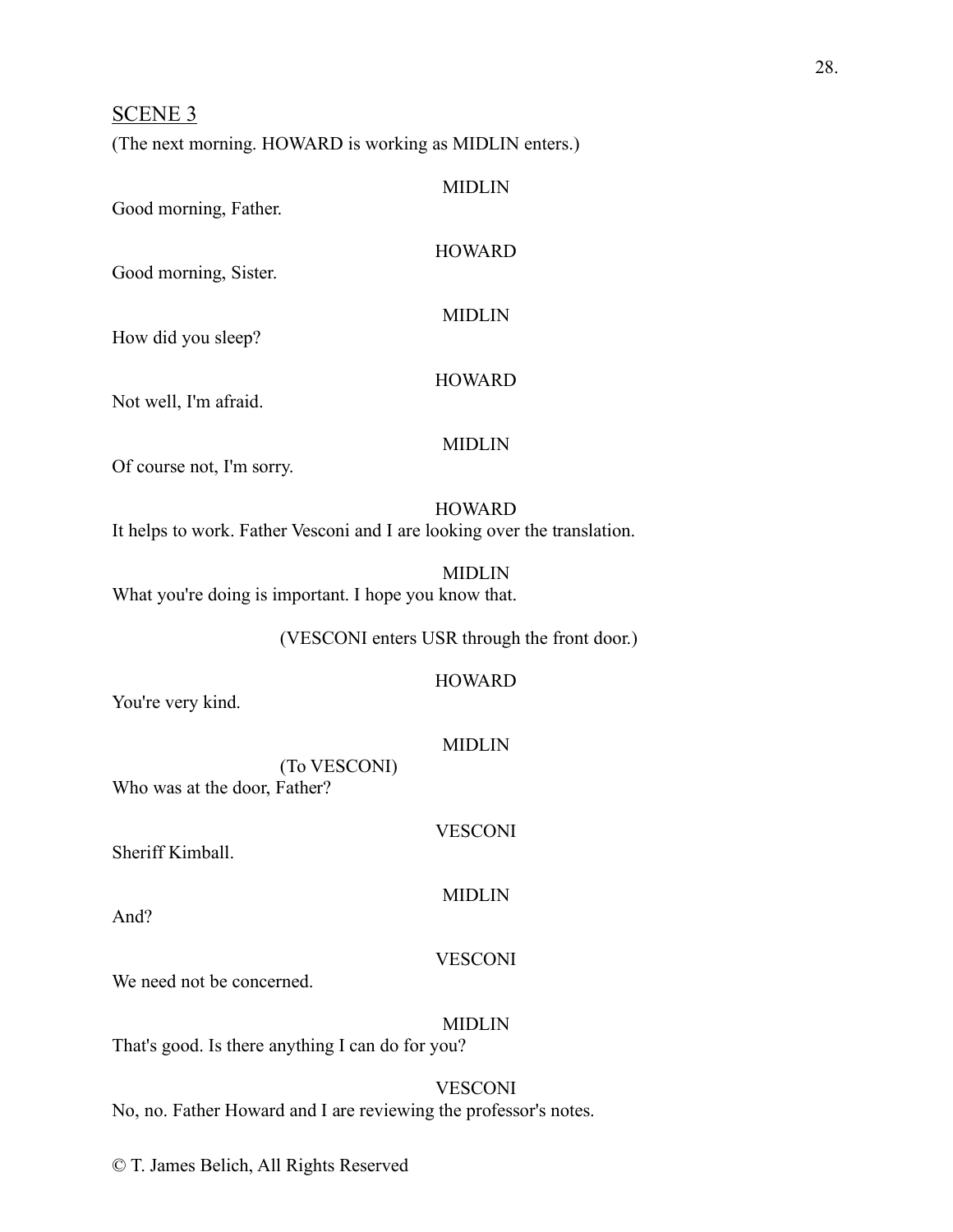#### MIDLIN

Oh?

#### **VESCONI**

I see why he took issue with your translation, Peter. I am not, however, convinced of his interpretation.

#### HOWARD

I trust your expertise.

#### **VESCONI**

But it is good he brought this to our attention. As for his other concerns... (He picks up the notes and looks through them.)

#### MIDLIN

That many?

#### HOWARD

Perhaps some aspirin.

#### MIDLIN

Of course.

(She exits.)

#### **VESCONI**

Professor Mallory played an important role. To see what we do not wish to see, to ask the questions we do not wish to hear.

#### **STEELE**

(Entering)

Good morning, Father.

#### **VESCONI**

Good morning. You slept well? Ah, a foolish question.

#### **STEELE**

When do you expect Sheriff Kimball?

#### **VESCONI**

You have just missed her.

#### **STEELE**

Why didn't you call me?

#### VESCONI

She came for but a moment. I shared your concerns and while she was most appreciative, she assured me that an accident was most probable.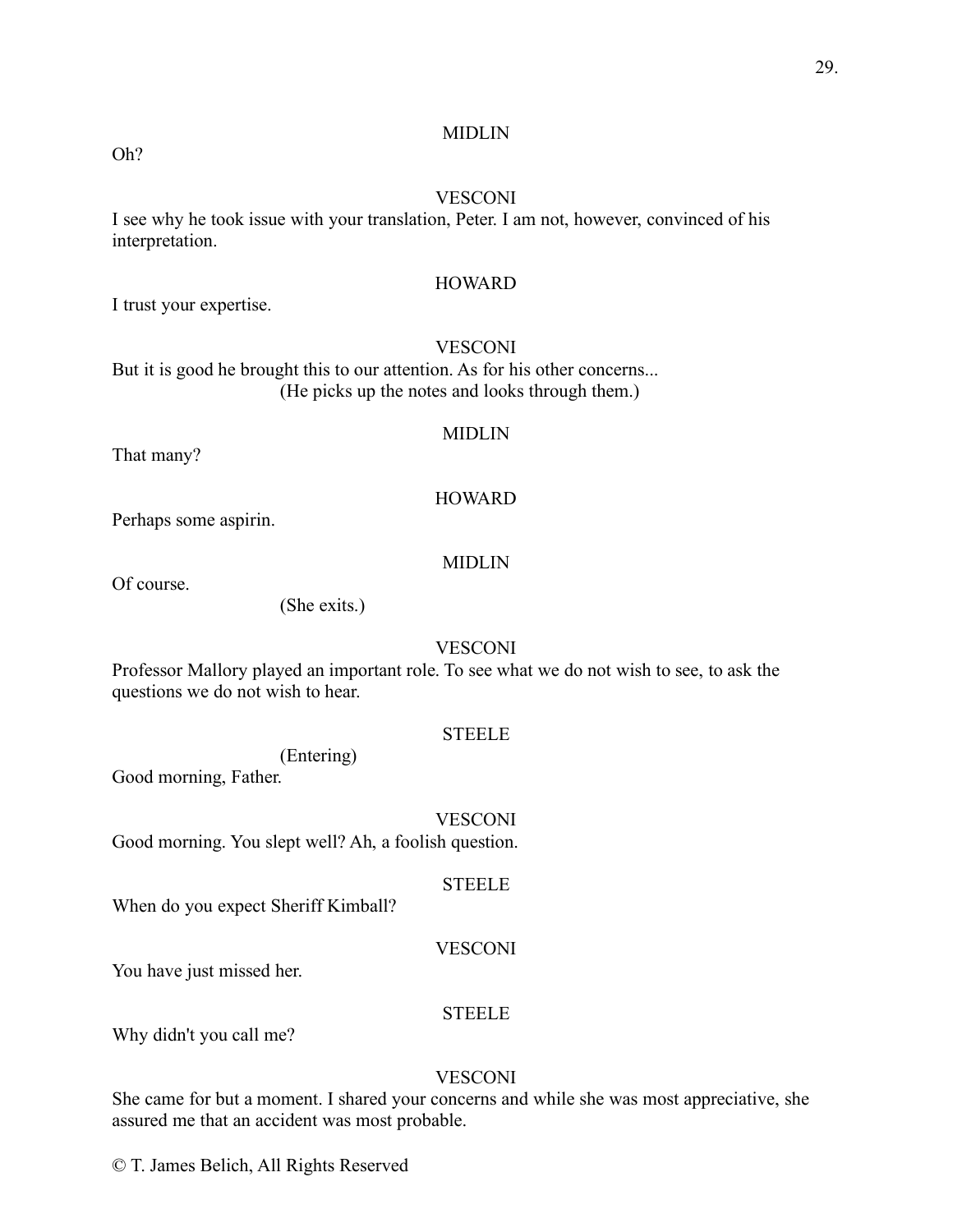Most probable? I wasn't aware this was a question of mathematics. I would have liked to speak to her.

#### **VESCONI**

And she would have enjoyed making your acquaintance. Another time. The accident on the highway was very bad. It may take some time to complete the investigation.

#### **STEELE**

I see.

#### **VESCONI**

All we can do for the professor now is pray for his soul. (He sits with a book. MIDLIN returns and gives HOWARD the aspirin and water, then she occupies herself as well.)

#### STEELE

And how are you this morning, Father?

#### **HOWARD**

Tired. I didn't sleep much.

#### STEELE

I don't blame you. I wonder who it was Brother Luke heard arguing last night. Strange that no one else heard anything.

#### **HOWARD**

I don't see that it's strange.

#### **STEELE**

Don't you? Well, you didn't hear anything and the stairs are next to your room. I saw you there when I went up. Just after ten, I think it was.

#### HOWARD

That's right.

#### STEELE

And did you come down again before we found the professor?

#### HOWARD

What are you suggesting?

#### STEELE

I am not suggesting anything.

#### **HOWARD**

I think you are. What I can't see is why.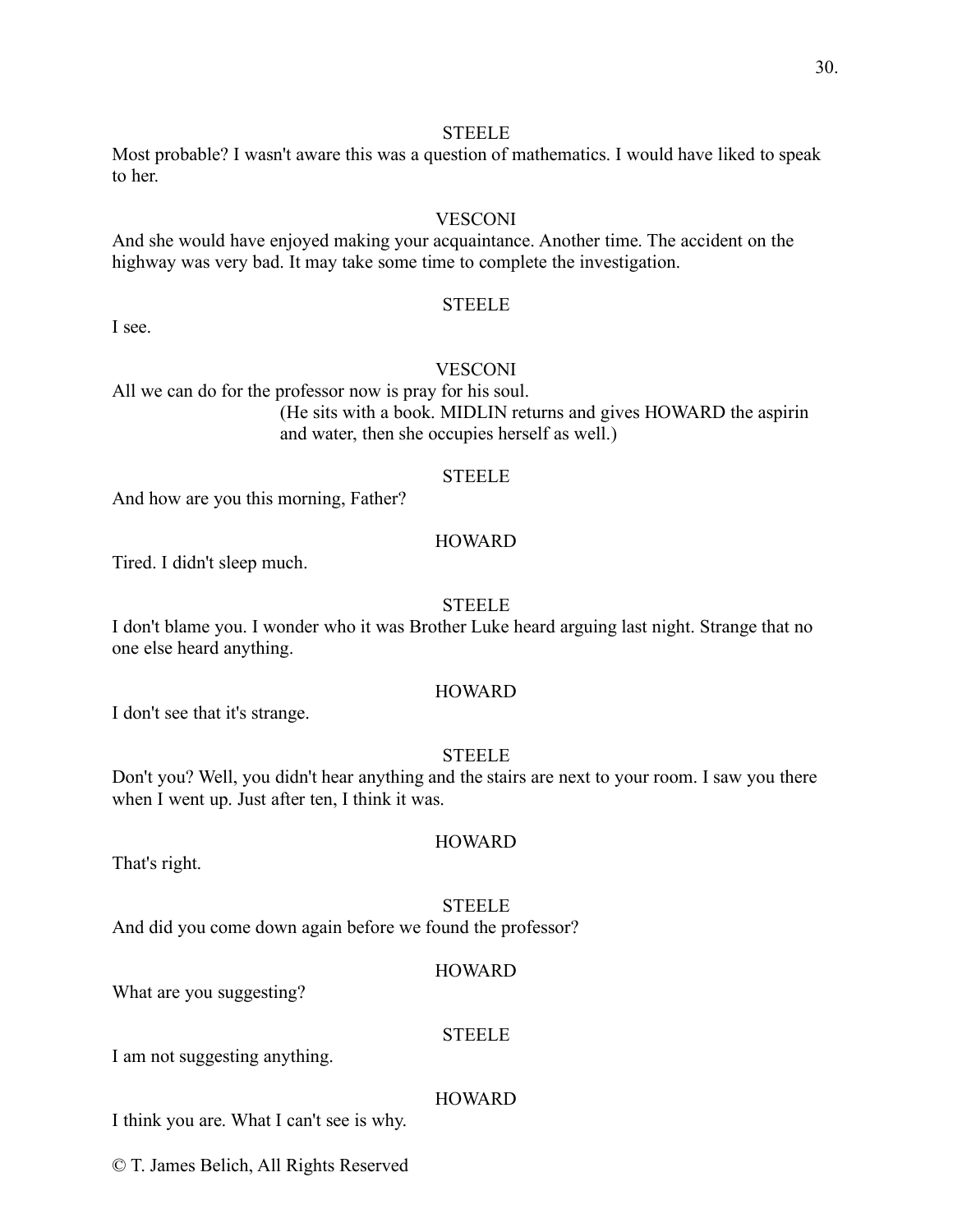I'm sorry, Father, I don't mean to cause you any distress.

#### **HOWARD**

What do you want to know all this for? Where were you, if it comes to that?

#### STEELE

In my room.

#### HOWARD

And how are we supposed to know? I was in bed.

#### STEELE

Of course. Father Vesconi is the one who invited the professor, is that right?

#### HOWARD

To push me into making the manuscript public.

#### STEELE

Don't you wish to?

#### **HOWARD**

When I'm ready. But I won't be bullied, least of all by... I don't wish to speak ill of the dead.

#### **STEELE**

Professor Mallory did have the necessary expertise.

#### HOWARD

Oh it's his field, all right, but he was convinced it was a forgery from the start. He's made a career of tearing down other people's work.

#### **VESCONI**

Peter, please. Thomas was the kindest critic you could hope to have. He feared this manuscript of yours could never be proven one way or the other. He was quite reluctant, in fact, to become involved.

#### **HOWARD**

I didn't need his help.

#### VESCONI

And while he felt the time had come to bring this manuscript to light, he respected your wishes. But you are right. I should never have asked him here. If only I had known.

#### **STEELE**

It is not your fault.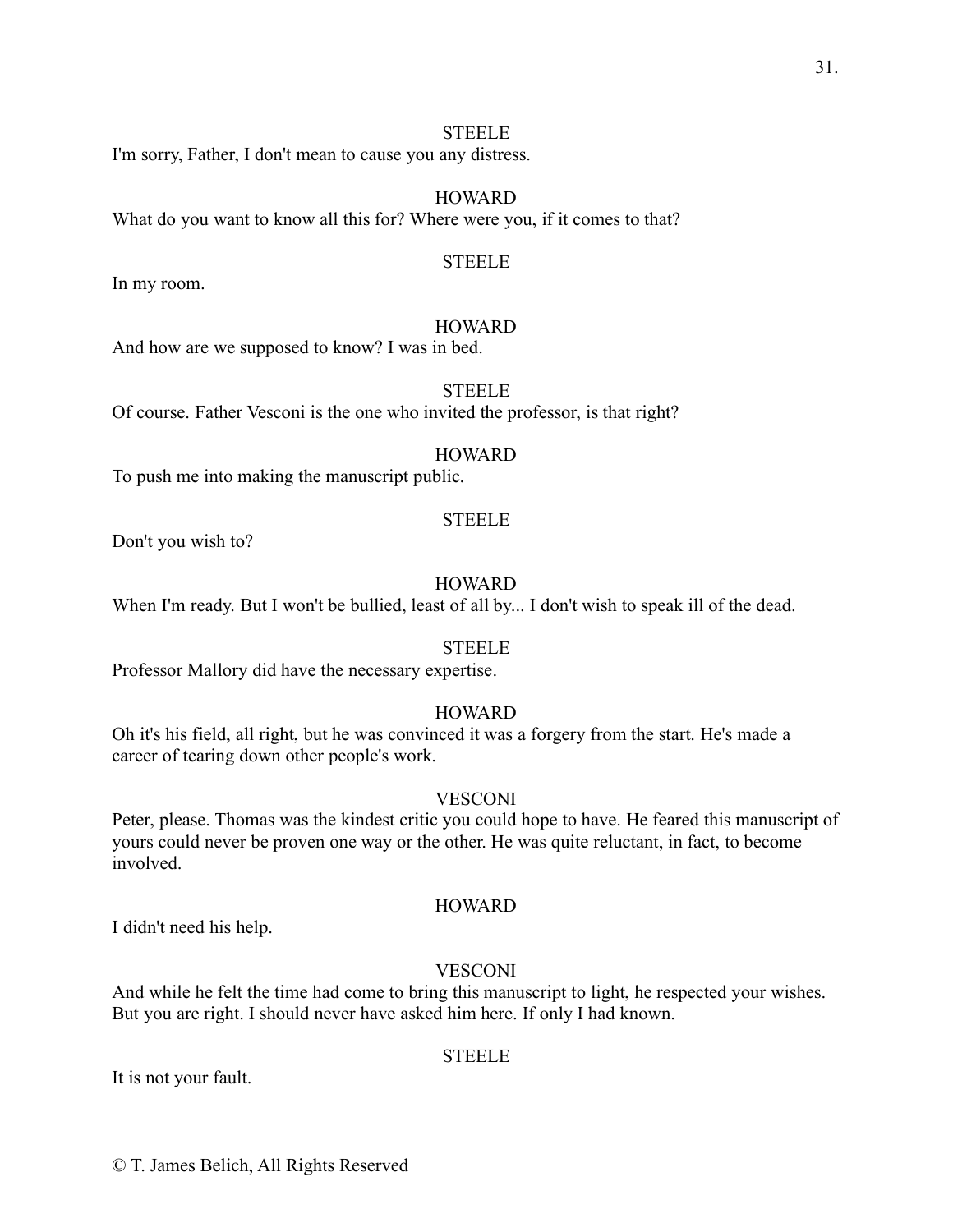#### VESCONI

An accident is no one's fault.

#### **HOWARD**

You're right, of course. Perhaps I'll work in the study. (He exits DSR.)

#### **VESCONI**

You would do well to remember that, Sister.

#### **STEELE**

How's that?

**VESCONI** Do you think I cannot see why you ask these questions?

#### **STEELE**

I am merely curious, Father.

VESCONI Yes, and look where that has brought you. The bishop, Sister, he does not like you.

STEELE

No.

#### VESCONI

And your students, they did not like you.

#### **STEELE**

**STEELE** 

Because I asked them to work for their education.

**VESCONI** Because you cannot help but stir up trouble. Not here. There is such a thing as coincidence.

I do not believe in it.

**VESCONI** And if Sister Veronica does not believe in it, then it must not be true.

#### **STEELE**

**STEELE** 

There is more to this, I'm certain of it.

**VESCONI** 

The sheriff is satisfied.

Are you?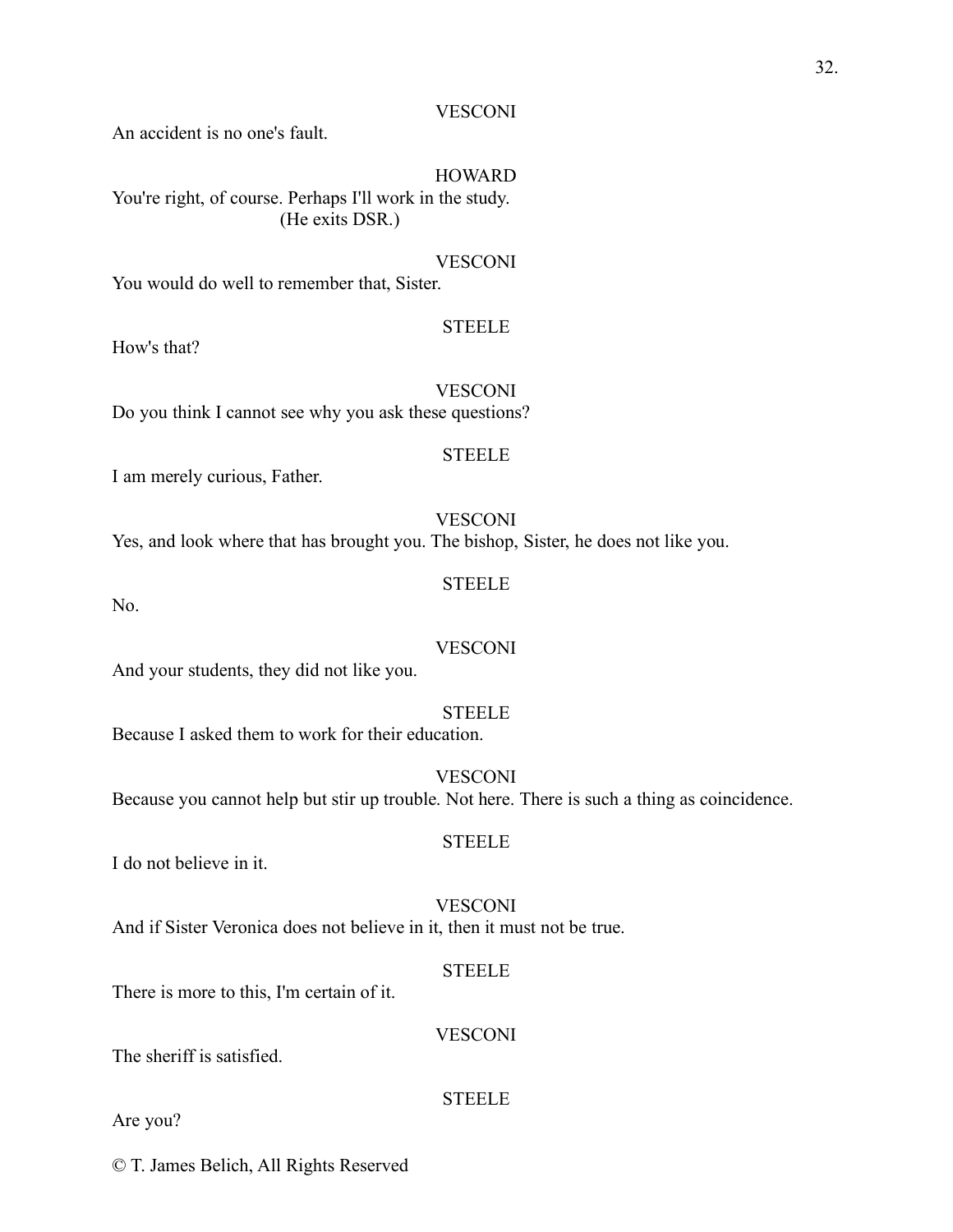#### **VESCONI**

There is no mystery as to what has happened, and I forbid you to bother Father Howard with these questions.

#### **STEELE**

Someone must ask them.

#### **VESCONI**

And that is why God invented police. Now, I too have work to do. Or do you question my authority in the Greek as well?

#### STEELE

No, Father.

#### **VESCONI**

A minor miracle. It does not do to share each and every opinion you possess. Perhaps you might take the time to reflect upon that.

(He exits DSR.)

#### **STEELE**

And how are you this morning, Sister?

#### MIDLIN

Just fine. Can I get you some breakfast?

#### **STEELE**

Thank you, but no. I don't seem to have the appetite for it. (She crosses to the window and looks out.)

#### MIDLIN

Have you seen Brother Luke?

#### STEELE

He's there, in the gardens.

(She points out the window.)

#### MIDLIN

I'm worried about him. He hardly talks about St. Jude's.

#### **STEELE**

MIDLIN

Perhaps there is a reason for that.

He's about to take his vows.

#### **STEELE**

He may not yet be ready.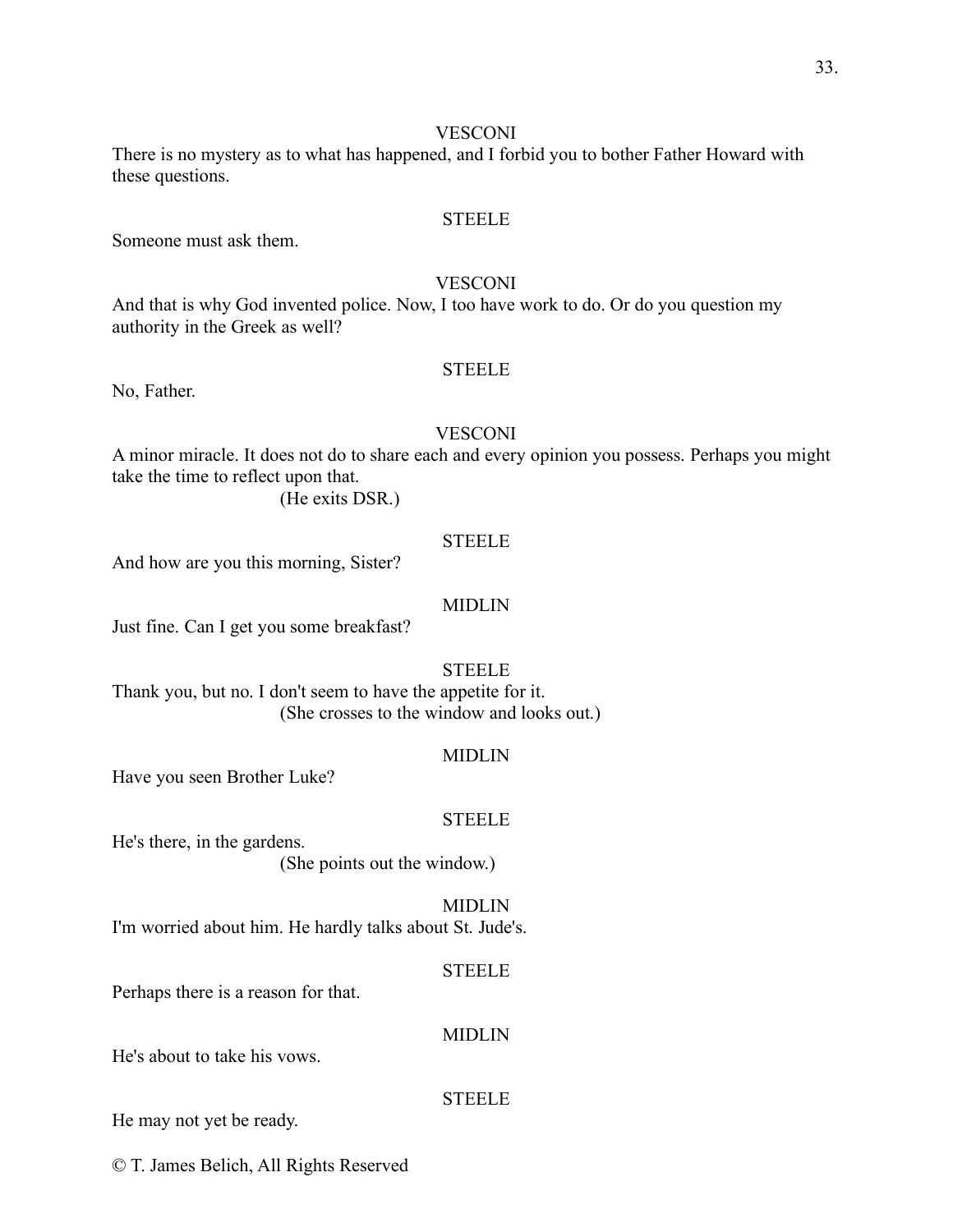#### MIDLIN

Oh don't say that to him.

#### Whyever not?

#### MIDLIN

**STEELE** 

You'll only discourage him. I'll talk to him.

#### **STEELE**

Allow him to find his own path, Sister.

#### MIDLIN

About last night. The sheriff said that—

#### **STEELE**

I know what the sheriff said.

#### MIDLIN Father Howard doesn't need any more trouble.

#### **STEELE**

What he needs is the truth.

#### MIDLIN

I should see if I can help Father Vesconi.

(MIDLIN exits DSR, while BERNHARD enters USR through the front door. He carries a small new testament, which he sets down in this scene and does not pick up again.)

#### STEELE

Good morning, Brother. Enjoying the gardens?

#### BERNHARD

They're beautiful. Are they Father Vesconi's work?

#### **STEELE**

He is a man of many talents. So, Brother, you are to take your solemn vows.

#### BERNHARD

That's right. If you don't mind, Sister, I'd like to—

#### **STEELE**

What led you to pursue such a vocation? If you do not wish to speak of it...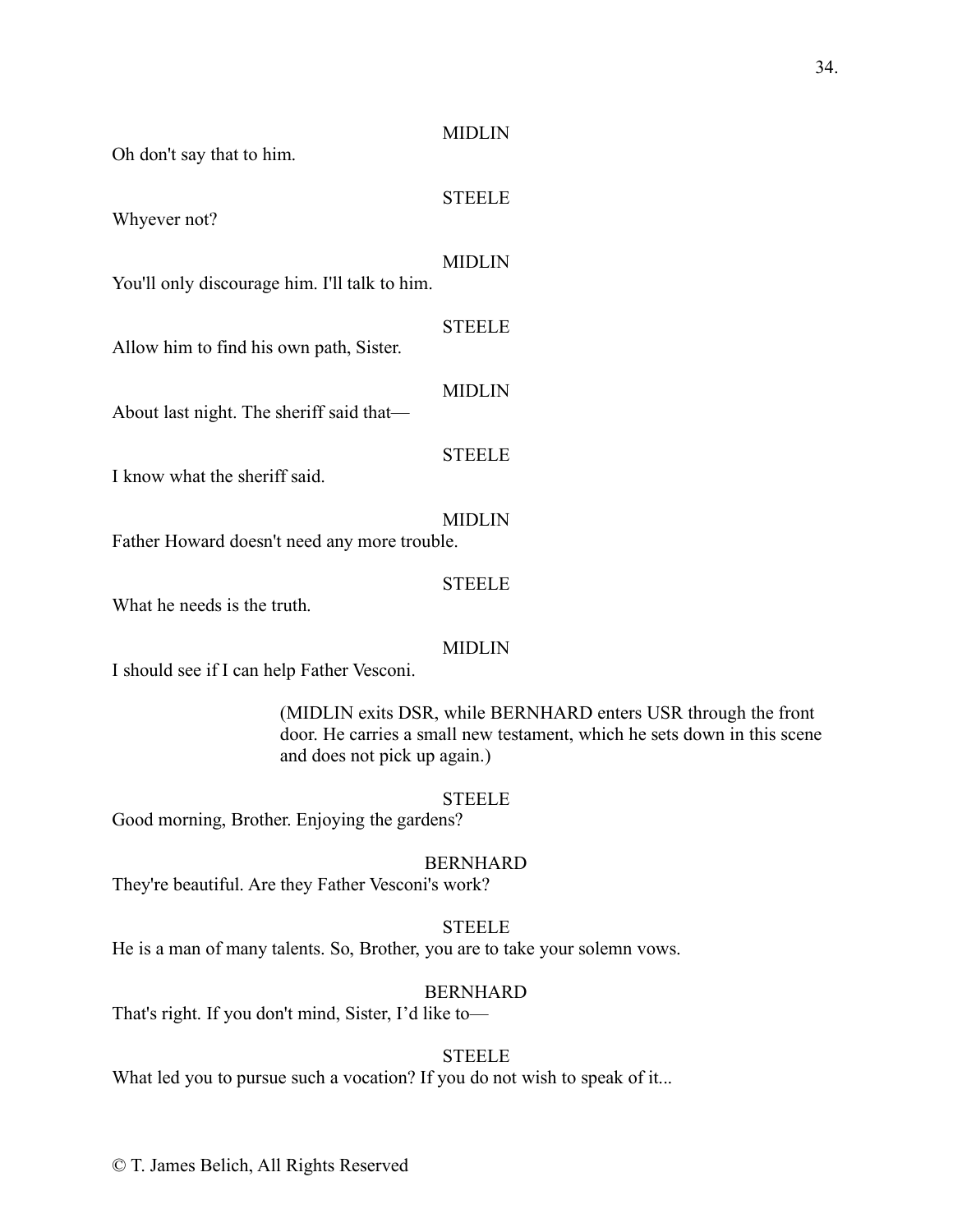It's not that. I volunteered at St. Jude's when I was in high school. That's when I met Brother Claude. He runs the workshop. Woodworking. I'd never met anyone more sure of his purpose.

#### **STEELE**

Woodworking. Is that what you do?

#### BERNHARD

Yes. After the... well, after I finished high school I became a novice.

#### STEELE

And do you enjoy it? The woodworking?

#### BERNHARD

I would never say anything against the Lord's own profession. Not to Brother Claude, anyway.

#### **STEELE**

I would not have the temperament for it.

#### BERNHARD

I like finding the pattern in things. Making things make sense.

#### **STEELE**

You prefer order, everything in its place.

#### BERNHARD

Which doesn't always describe Brother Claude's workshop.

#### **STEELE**

Ah, a true artist.

#### BERNHARD

He has a gift for what he does. He's a patient teacher.

#### **STEELE** Brother, you will never find the right path until you admit you are on the wrong one.

#### BERNHARD

It's a little late to reconsider.

#### **STEELE**

One can only hope it is never too late to discover our true purpose.

#### BERNHARD

Sister, I've never doubted I belong in the Church.

#### **STEELE**

If you cannot be honest with yourself...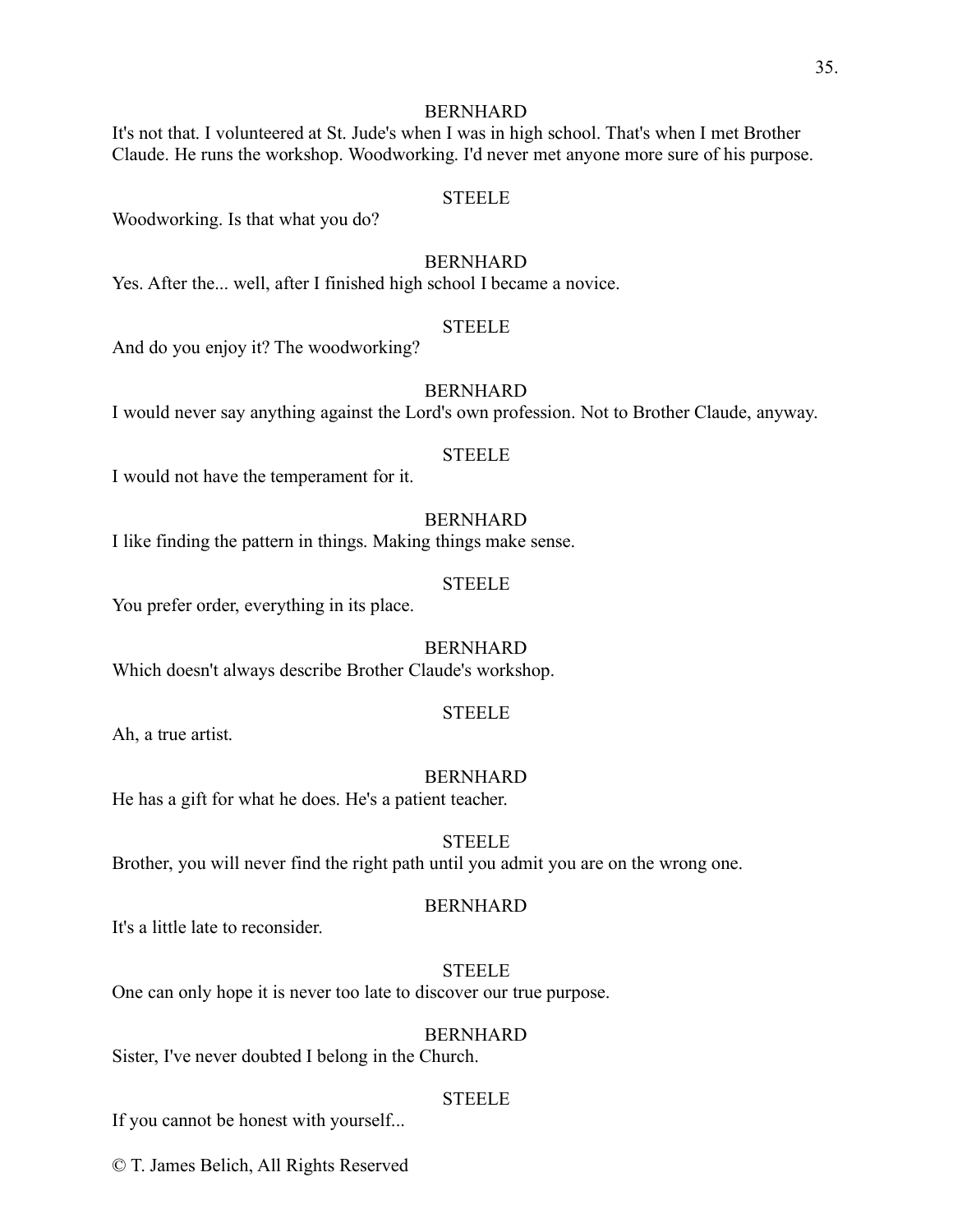What about you? Will you talk to the bishop?

#### **STEELE**

That door is closed. God uses all things, although He does have a way of setting us on paths we do not expect.

#### BERNHARD

Did you always know, Sister? That you were meant to be a teacher?

#### **STEELE**

I recall Sister Helen telling me I had a gift for it. I often helped my classmates, particularly with mathematics.

#### BERNHARD

Is that what you taught?

#### **STEELE**

Not everyone appreciates its elegance.

#### BERNHARD

"Mathematics is the language with which God has written the universe."

#### **STEELE**

#### BERNHARD

#### **STEELE**

Very much.

You'll miss it.

Galileo.

#### BERNHARD

And now you're going to the convent.

#### **STEELE**

May you never know, Brother, what it feels like to be tossed aside. When you discover where you are meant to be, you will know it. And when you do, nothing shall sway you from your path. But to have purpose and lose it, that is a terrible thing.

#### BERNHARD

I saw I missed the sheriff.

#### **STEELE**

As did I.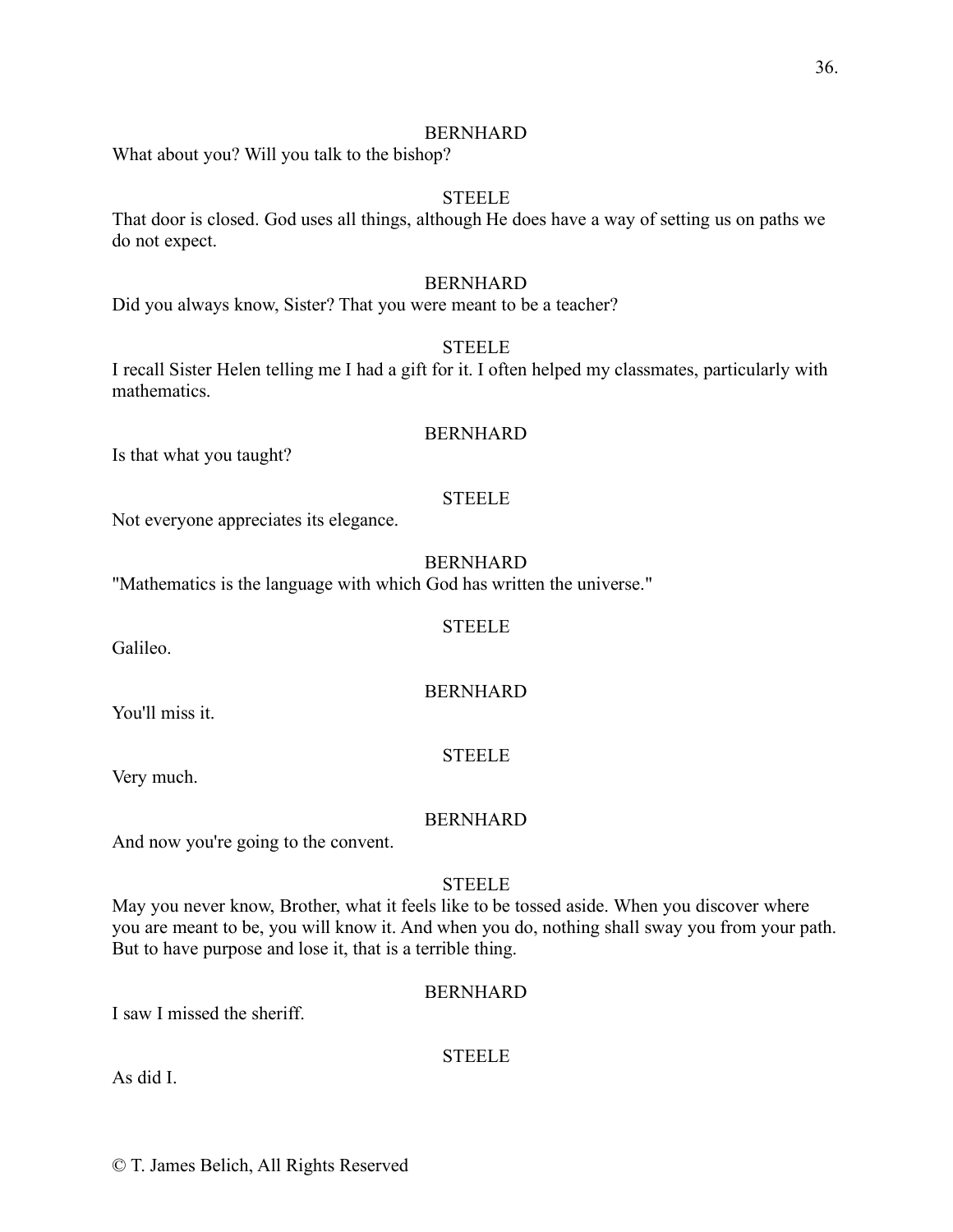**STEELE** 

What did she say?

An accident.

#### BERNHARD

So what now?

#### **STEELE**

That depends. Do you believe the truth matters?

#### BERNHARD

Of course.

#### **STEELE**

Because we shall have to get at it ourselves, and over Father Vesconi's objections.

#### BERNHARD

We.

#### **STEELE**

I cannot do this alone, Brother.

#### BERNHARD

But solving a murder, if that's what it is... We don't know it wasn't an accident.

#### **STEELE**

Precisely, we do not know and that is what troubles me.

#### BERNHARD

But if Father Vesconi—

#### STEELE

I shall worry about Father Vesconi.

We're guests.

### **STEELE**

BERNHARD

Under the circumstances I hardly think we're bound by social etiquette.

#### BERNHARD

It's not our place.

#### **STEELE**

And what of the guilty party? What is his place? The Church? To commit God knows what other acts of evil?